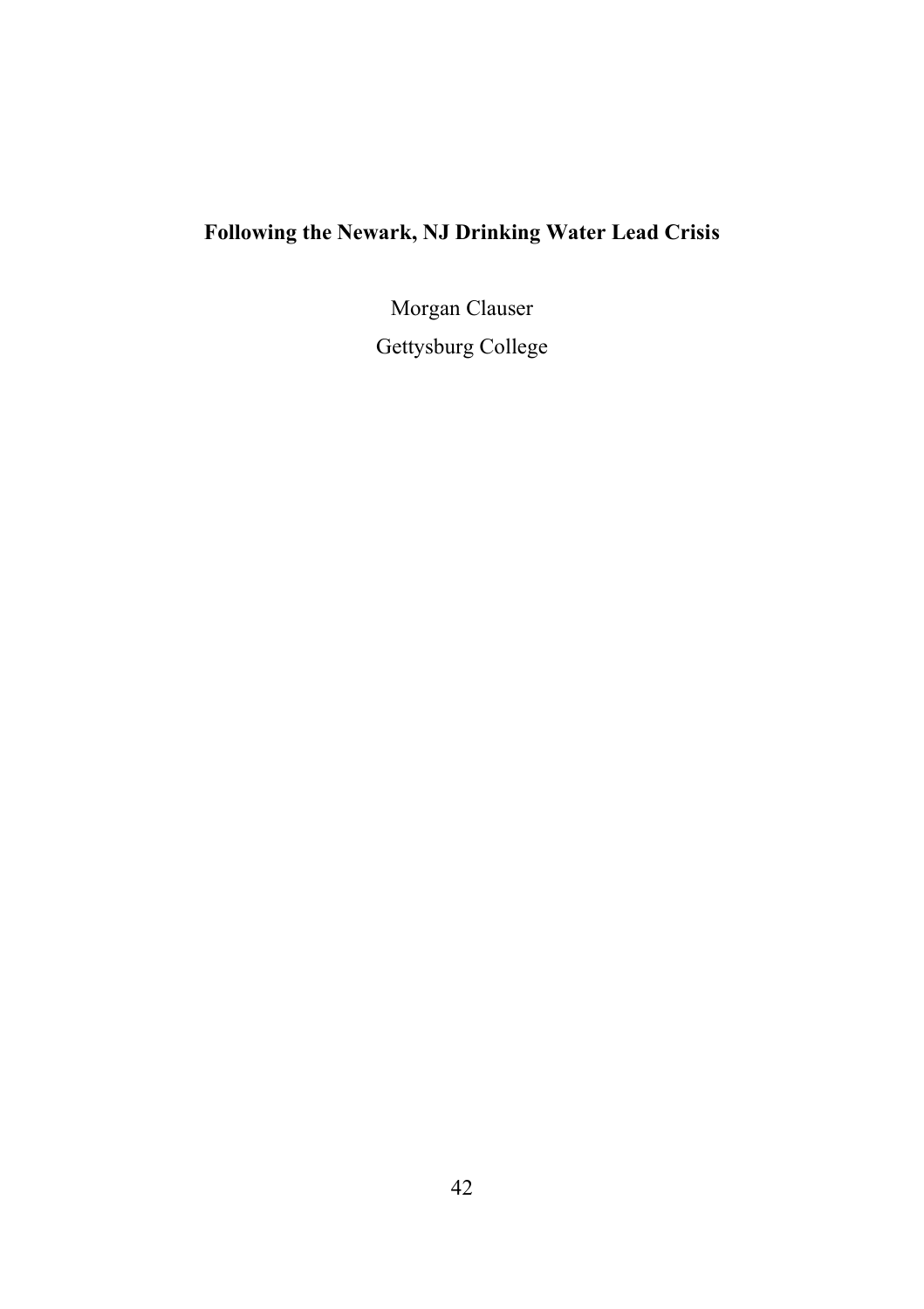**Abstract:** In the summer of 2018, after it was revealed that there were dangerous levels of lead in the drinking water in Newark, New Jersey, the Natural Resources Defense Council and the New Jersey Education Workers Caucus filed a lawsuit against the City of Newark. They claimed the city did not comply with statutes in the Safe Drinking Water Act, Lead and Copper Rule, and New Jersey's Open Public Records Act. This case follows the nationally recognized case in Flint, MI, and both cases present undertones of systemic racism through the inaction of local governments. While the jury is still out on whether the city of Newark will be held responsible, this paper analyzes the case, relevant legislation and stakeholders' strategies.

**Keywords**: Environmental Justice, Clean Water Act, Open Public Records Act, Natural Resources Defense Council, Newark, New Jersey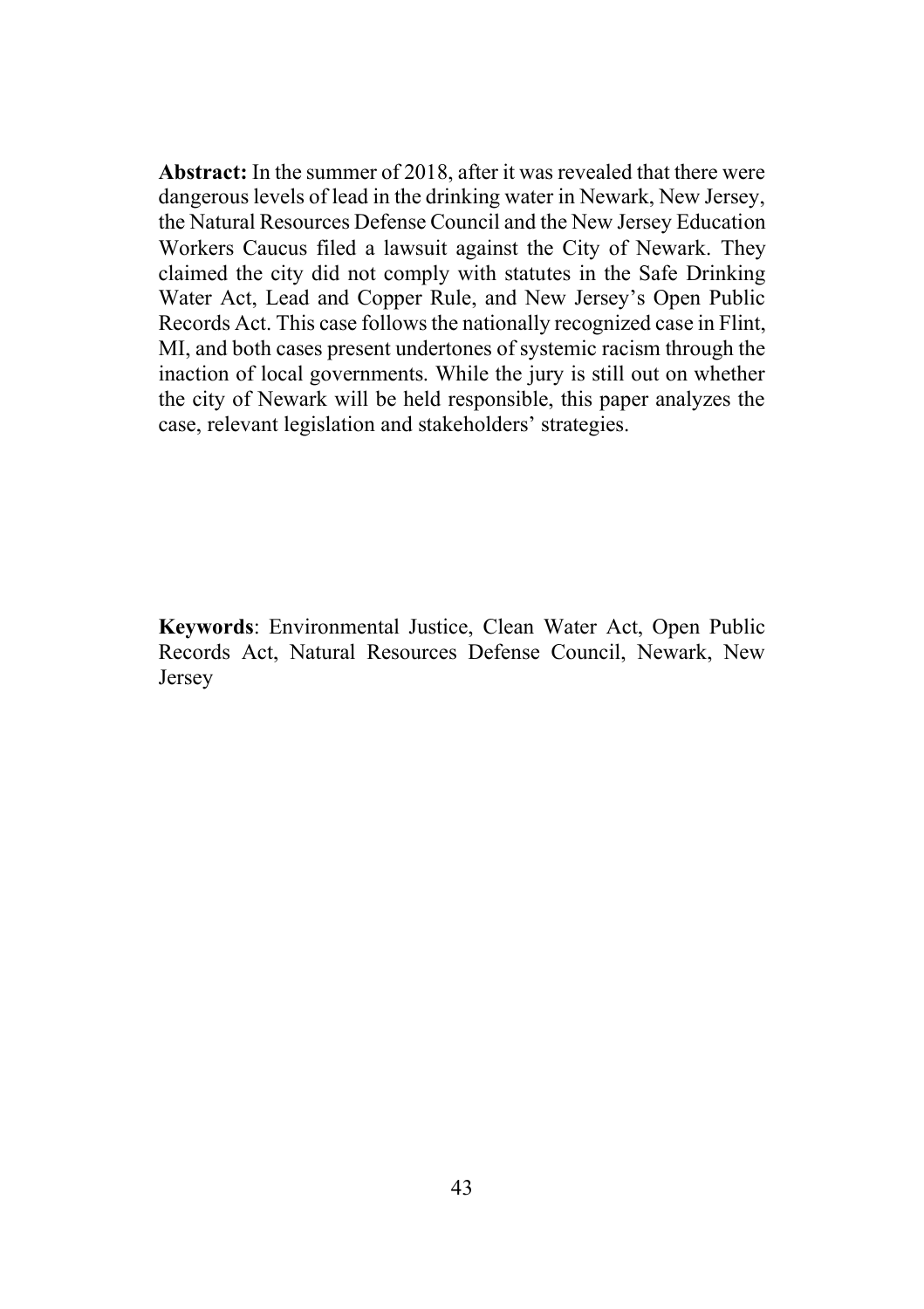### **Introduction**

In the summer of 2018, after it was revealed that there were dangerous levels of lead in the drinking water in Newark, New Jersey, the Natural Resources Defense Council (NRDC) and the New Jersey Education Workers Caucus filed a lawsuit against the City of Newark. They claimed the city did not comply with statutes in the Safe Drinking Water Act, Lead and Copper Rule, and New Jersey's Open Public Records Act. This lawsuit follows years of a similar battle in Flint, MI that became a nationally publicized case where high levels of lead were found in the city after a switch from Detroit's main water system to the Flint River. These cases both present undertones of systemic racism in the inaction by local government and the continued denial of a problem despite resident complaints and state water sampling results suggesting otherwise. This paper analyzes the Newark lead water case, legislation relevant to the case, and its stakeholders and their strategies to further understand the implications of what this court case decision could mean for similar problems in the future.

Traces of lead in drinking water are extremely dangerous for children and pregnant women, leading to developmental issues and birth defects. Even healthy adults can suffer from various health ailments due to lead exposure including high blood pressure, kidney failure, infertility, cardiovascular problems, or cognitive dysfunction. This fact alone begs the question why the City of Newark even tried to deny lead was a problem in their citizens' drinking water instead of investigating further. Water samples from the city showed 20% of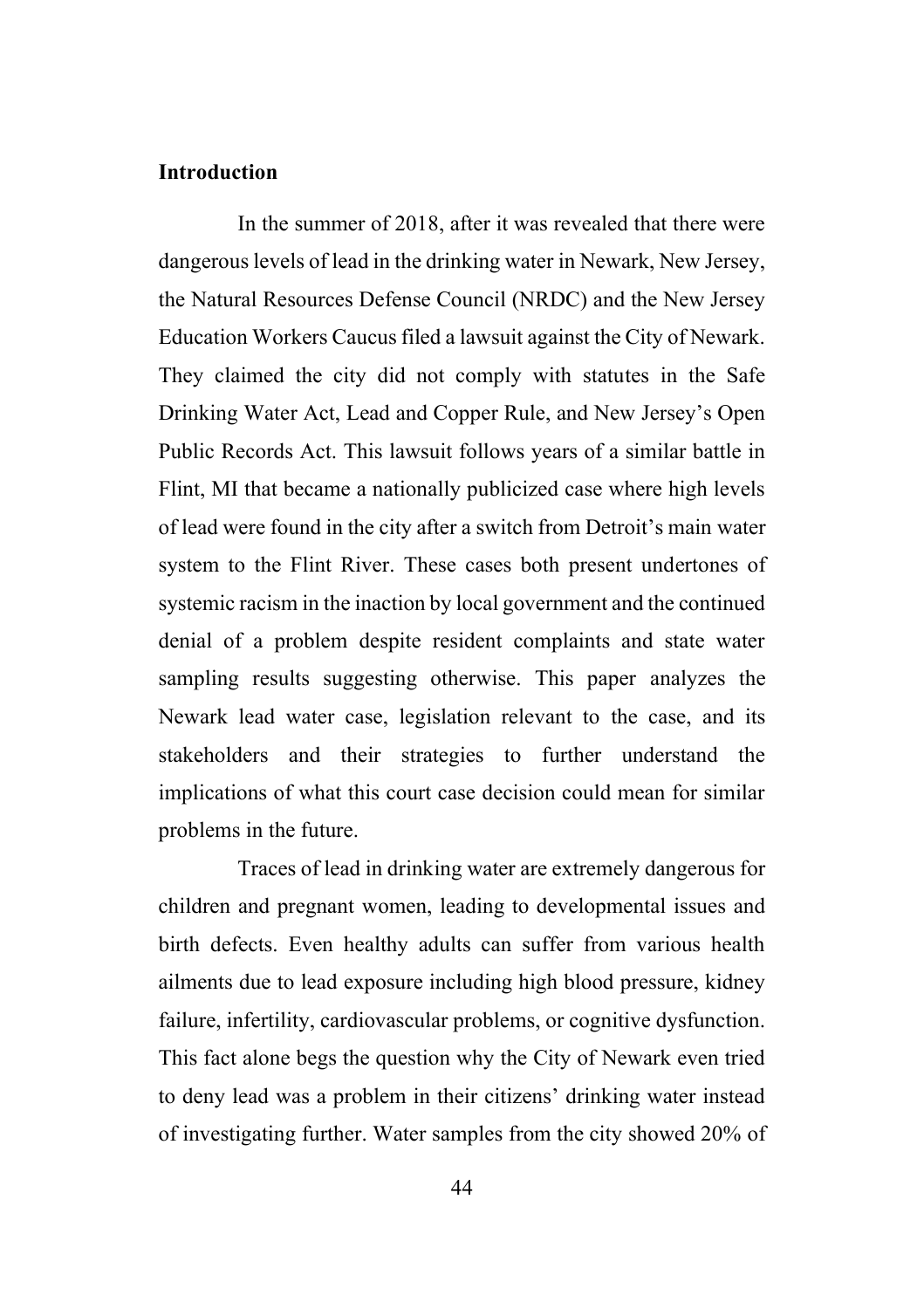households contained lead levels above the 15 parts per billion (ppb) federal action level threshold. Other factors that come into play in the case are divisions of responsibility, institutional discrimination, and the influence of the ongoing Flint, Michigan lead case in 2014.

#### **Background**

This issue centers around a few important pieces of US legislation. The Clean Water Act protects public health and requires certain qualifications for waterways managed by the Environmental Protection Agency (EPA). It began as the Federal Water Pollution Control Act of 1948, which was the first major law in the US to address water pollution. It provided funds for state and local governments to monitor water quality in some communities (Environmental Works 2018). In 1962, Rachel Carson wrote her famous book, *Silent Spring*, which sparked the modern environmental movement, increased public concern about the environment, and instilled a desire to protect our damaged and dwindling natural resources. The Environmental Protection Agency was formed in 1970, taking on the responsibility of the Federal Water Pollution Control Act of 1948. From 1968 to 1970, the Department of Health, Education, and Welfare's Bureau of Water Hygiene reported 30% of drinking water samples in the US had chemicals exceeding recommended Public Health Service limits (Environmental Works 2018). DDT was present in 584 of 590 fish samples, 87% of swordfish showed unsafe levels of mercury, and record numbers of fish died, accounting for millions of dollars in losses to the fishing industry (Environmental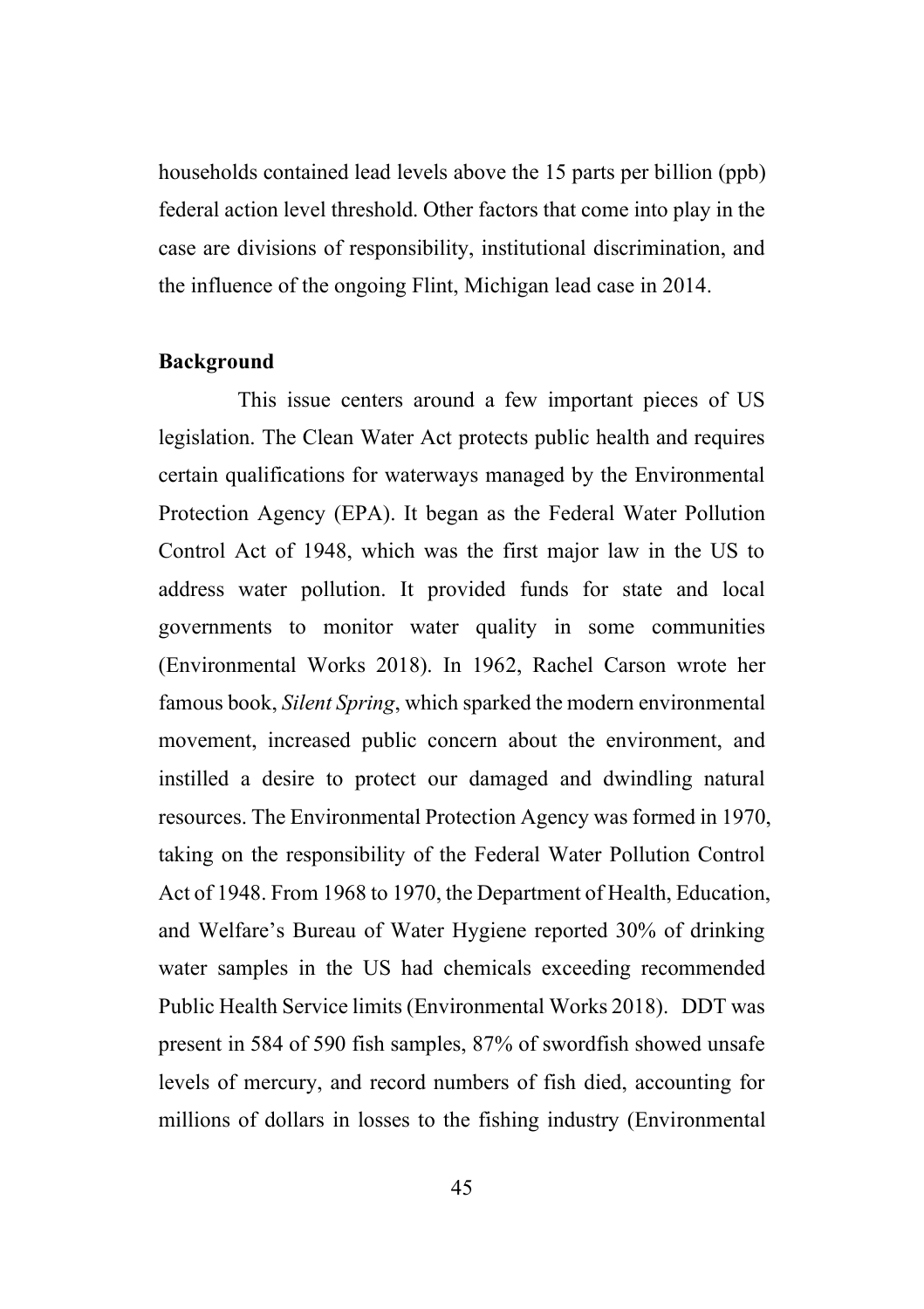Works 2018). There was clearly an urgent need for more regulations on the previously unchecked pollution of waterways since two-thirds of the nation's waters had become unsafe for fishing or swimming (PBS 2002). While unsafe water was a huge public health issue, there are also undertones of market-based allocation with the influence of the fishing industry on the decisions to regulate water pollution. Without the huge loss of revenue from the contaminated fish, the Clean Water Act may have taken longer to emerge. Finally, in 1972 the Clean Water Act was passed with the goal to "restore and maintain the chemical, physical, and biological integrity of our nation's waters" and for "zero discharge of pollutants into navigable waters by 1985, and fishable and swimmable waters by 1983" (Clean Water Act 2018). The act requires permits to pollute from a point source, implements standards for industry wastewater, and developed national water quality criteria for pollutants in surface waters (Clean Water Act 2018). While the issue in Newark was due to traces of lead in drinking water and not necessarily pollutants, there could have been corrosive pollutants in the water that caused the lead to flake off the old pipelines in older homes and schools. The lack of immediate action by the City of Newark in response to dangerously high lead levels weakens the influence of this historic act.

Another piece of legislation important to this case is the Safe Drinking Water Act of 1974 (SDWA). This law focuses specifically on the protection of drinking water in America and is more directly a protection of public health than anything else, even though there was still heavy push back from oil lobbyists because of the increased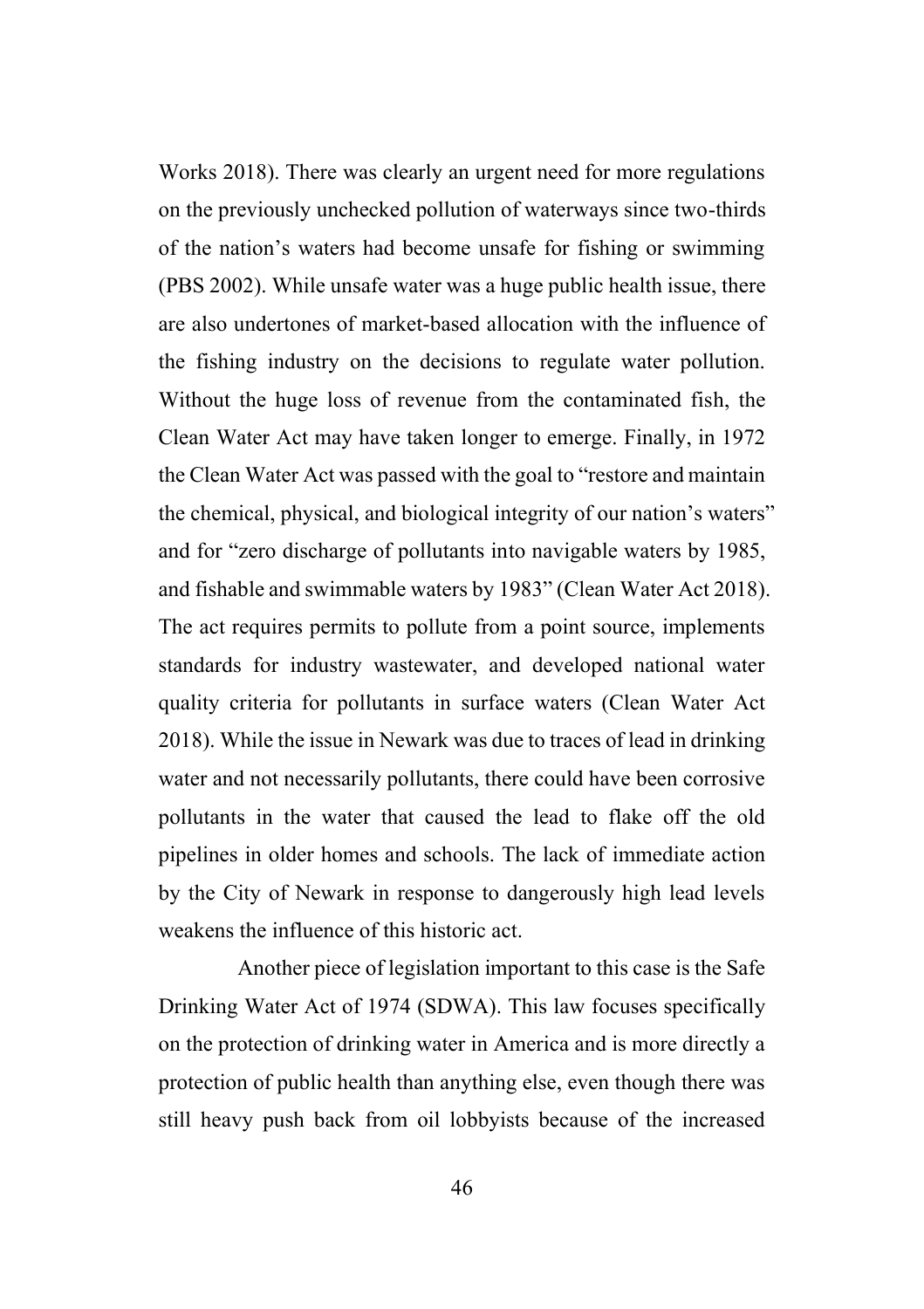environmental regulations (Weinmeyer et al. 2017). The SDWA requires the EPA to set standards for and oversee all public water systems' drinking water quality, whether they are privately or publicly owned, and protects the water from natural or man-made contaminants found in drinking water (Weinmeyer et al. 2017). There are over 151,000 public water systems in the US, classified by the amount of people they serve. However, some schools, hospitals or office buildings may have their own non-community non-transient water systems that are still under jurisdiction of the SDWA (Public Water Systems 2018). Weinmeyer, Norling, Kawarski, and Higgins (2017) suggest that while the law has good intentions, its implementation and enforcement are severely flawed because once the federal regulations are set, the states must follow through to fix the problem if: the contaminants might have adverse health effects, are likely to be found in public drinking water systems, or will reduce public health overall. Difficulties arise because of the massive amount of public water systems - excluding private homeowners' wells – that have to account for 83 specific contaminants and each contaminants' specific limits. Because small service providers and private well owners are not under jurisdiction of the SDWA, many water systems are not well regulated in the US. Inadequate funding to the SDWA poses a problem since it is estimated that one trillion dollars is needed to update drinking water systems in the US but only \$32 billion has been allocated in the past 18 years (Weinmeyer et al. 2017). Further budget cuts to the EPA in recent years have reduced funds to specific programs to help states fix water infrastructure like the WPSS (EPA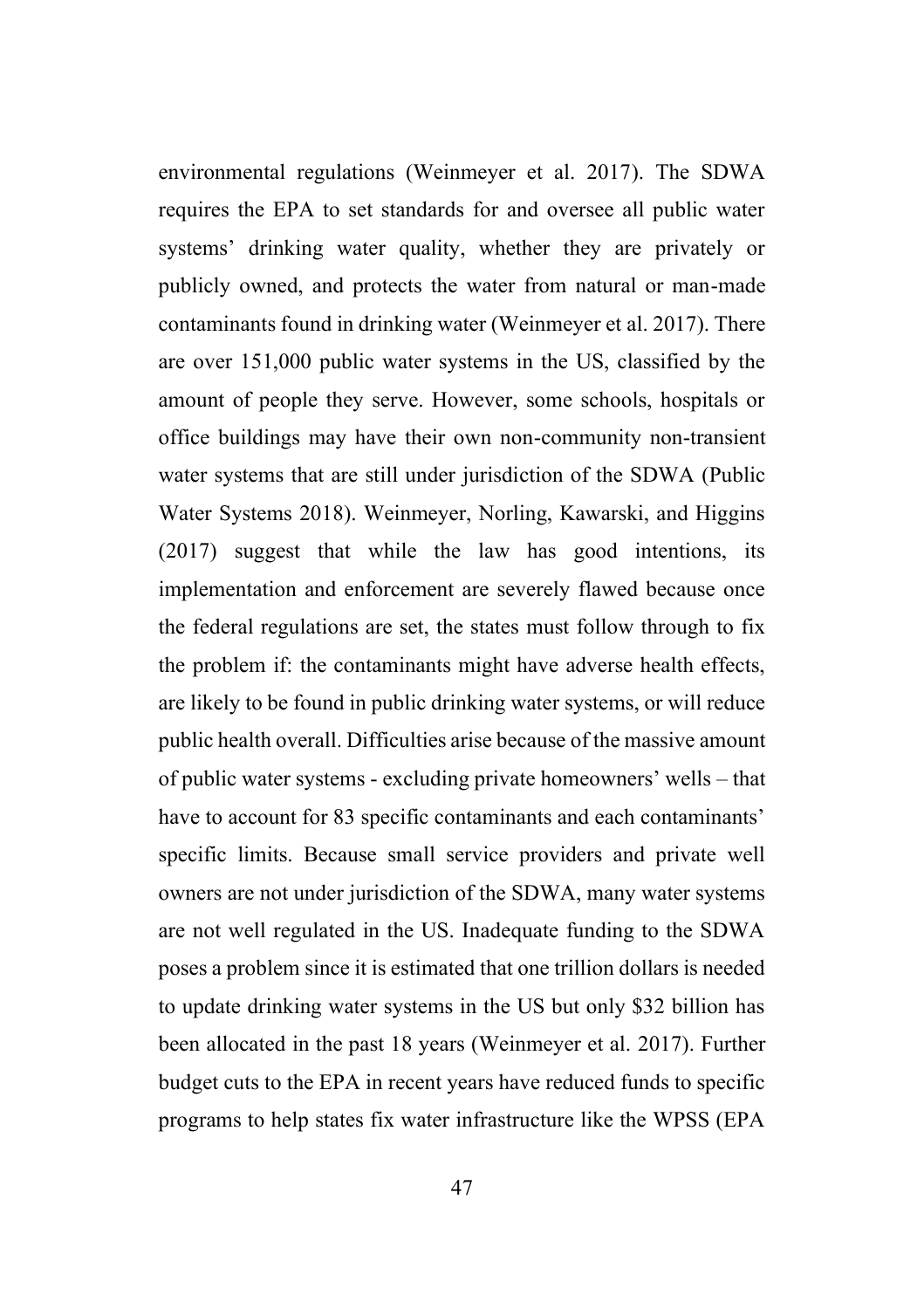Office of Water 2017). While larger water systems can bear the cost burden of updating their waterlines, many smaller systems cannot keep up, delaying state action on installing new treatment devices, and making improvements. This has been the main cause of high lead levels in various cities across the country, Newark included. Additionally, with further scientific research comes more contaminants listed as dangerous and reveal health risks of lower concentrations of currently listed contaminants (Weinmeyer et al. 2017). New Jersey specifically has access to grants through the Drinking Water State Revolving Fund, operator contracts, and state ordered consolidations, which show a collaborative effort to supply funds for the state (EPA Office of Water 2017). The state is required to test drinking water, and in Newark specifically, the rule recently changed from 50 samples over three years to 100 samples over a sixmonth period (Yi 2018).

The Lead and Copper Rule (LCR) issued in 1991 set a required "action level" for lead at 15 parts per billion, even though no level of lead in a human's blood stream is safe (Jennings and Duncan 2017). Lead-contaminated water is extremely dangerous for children and pregnant women, with high risk of permanent neurological damage or disability. Even trace amounts of lead in the blood of otherwise healthy adults can cause fertility issues, cardiovascular and kidney problems, cognitive dysfunction, and high blood pressure (Anslem 2018; Jennings and Duncan 2017). The protocols set by the LCR were designed to evaluate the effectiveness of water treatments, and can miss important fluctuations which may increase the amount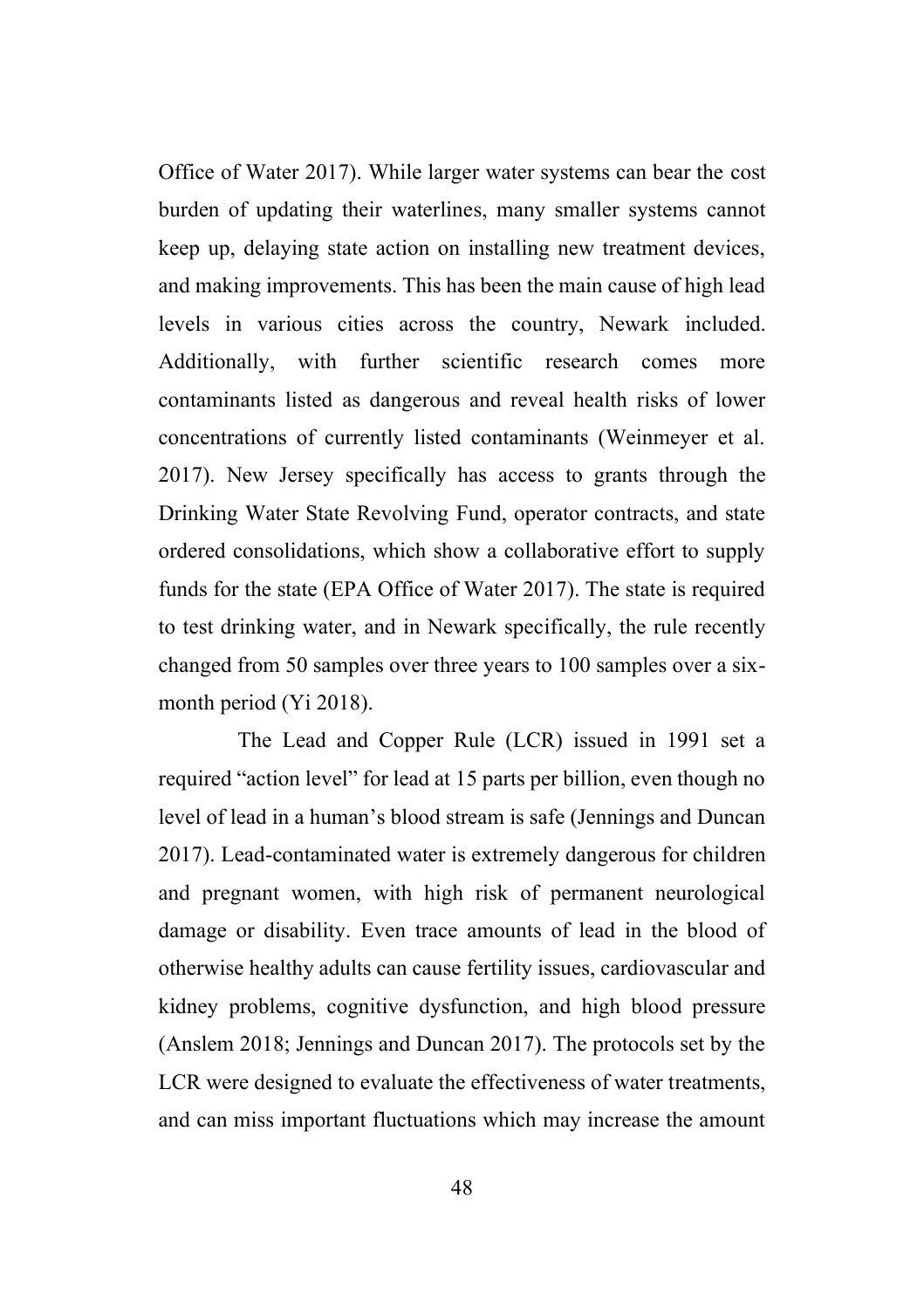of human exposure to lead (Jennings and Duncan 2017). Contaminants that include lead are mainly inorganic chemicals, arsenic, asbestos, chromium, copper, fluoride, mercury, nitrate and radionuclides, as well as naturally occurring chemicals, microorganisms and water turbidity (Jennings and Duncan 2017). Corrosion control treatments to protect old pipes are the main mitigation strategy when lead is found in drinking water since these contaminants cause old pipes to flake lead off into the water stream. This current strategy was developed in 1991 and has not since been amended despite lead problems across the country becoming more of a problem in recent years, such as the case of Flint, Michigan.

The lead problem in Flint is very similar to the Newark case, as the Natural Resources Defense Council is leading the lawsuit on both cases. The Natural Resources Defense Council was established in 1970 by law students and attorneys during the environmental movement. They are an international non-profit NGO with the goal of "ensuring the rights of all people to clean air, clean water, healthy communities and the wild" (NDRC 2018). They have over 3 million members and employ 600 scientists, lawyers, and policy advocates to fight environmental issues in court and in Congress (NDRC 2018).

The Flint lead problem began back in 2011 when the State of Michigan took over Flint's finances to combat an expected \$25 million budget deficit following decades of a declining economy due to their General Motors plant downsizing in the 1980's (CNN 2018). To reduce the water fund shortage, a pipe switch from Detroit to Lake Huron was proposed but the city had to take water from the Flint River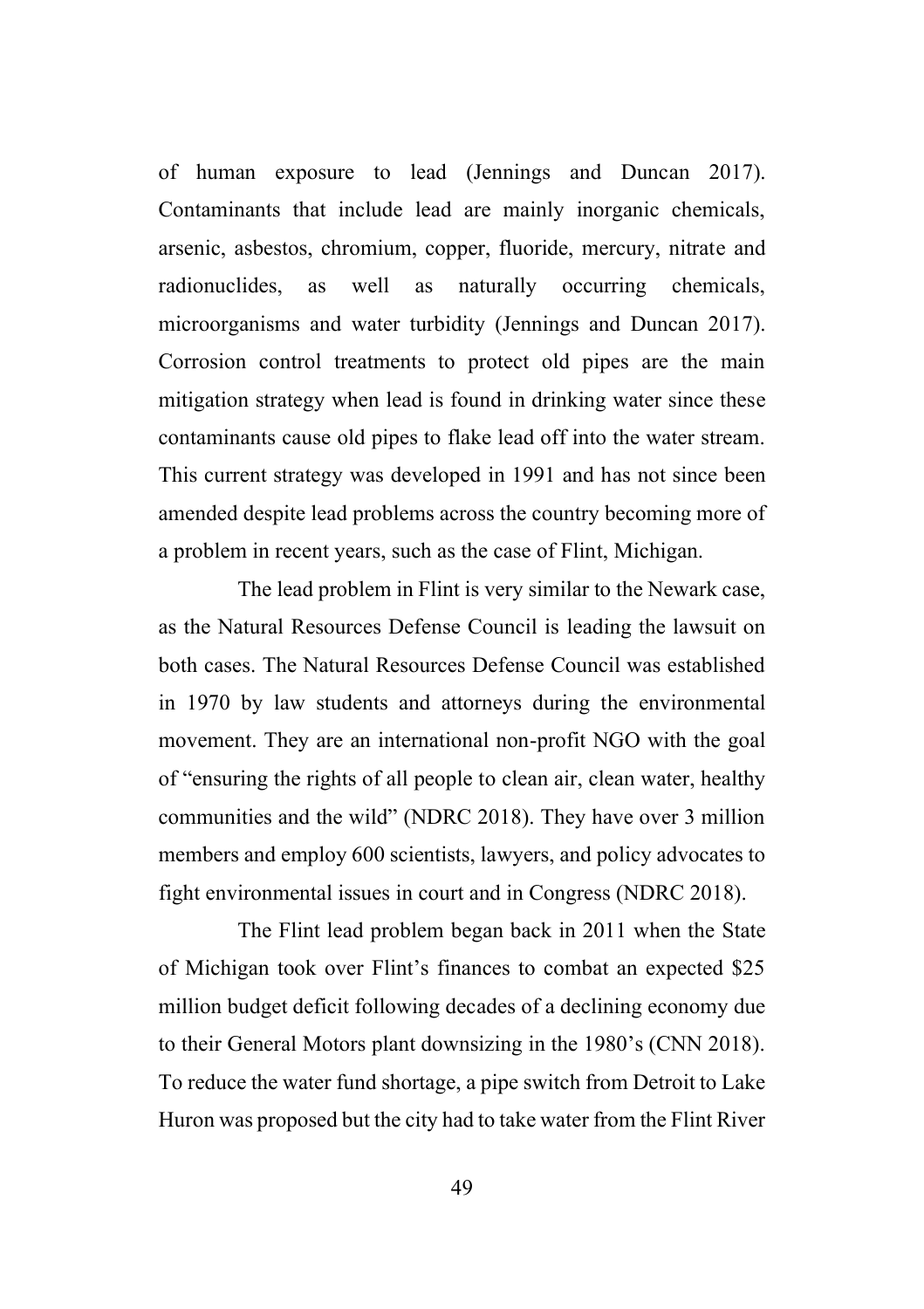while it was under construction starting in 2014 (CNN 2018). Residents soon noticed the water tasted and smelled strange, and after tests by the EPA and Virginia Tech, it was discovered that there were dangerously high levels of lead in almost half of Flint's households. A class-action lawsuit was filed by residents of Flint for lack of proper anti-corrosion treatment, a violation of the SWDA and the LCR (CNN 2018; Weinmeyer et al. 2017; Jennings and Duncan 2017). One resident, Lee-Ann Walters' tap water contained lead levels of 104 ppb, almost seven times the EPA's lead threshold, but a second test showed levels as high as 397 ppb after the switch (CNN 2018). The mayor of Flint and other community leaders denied that the lead was even an issue telling residents to "just relax," with the mayor drinking a cup of tap water on WNEM news (WNEM Newsroom 2015). In 2015, the Flint City Council members voted to switch back to Detroit as a water source, but the state-appointed emergency manager claimed the costs were too high for the switch, demonstrating how the government valued costs above the health of its citizens (CNN 2018). A state of emergency was declared in early 2016 allowing FEMA to intervene and the National Guard was brought in to distribute bottled water, almost two years after the initial water testing (CNN 2018). In 2016 the NRDC filed a lawsuit against the state for violating the Safe Water Drinking Act in its slow response to the issue (CNN 2018). The result of several lawsuits was a \$97 million settlement for Michigan to agree to replace all lead water lines, however involuntary manslaughter charges were also brought against state officials for the deaths of at least 12 people during the crisis (CNN 2018). Since then, it was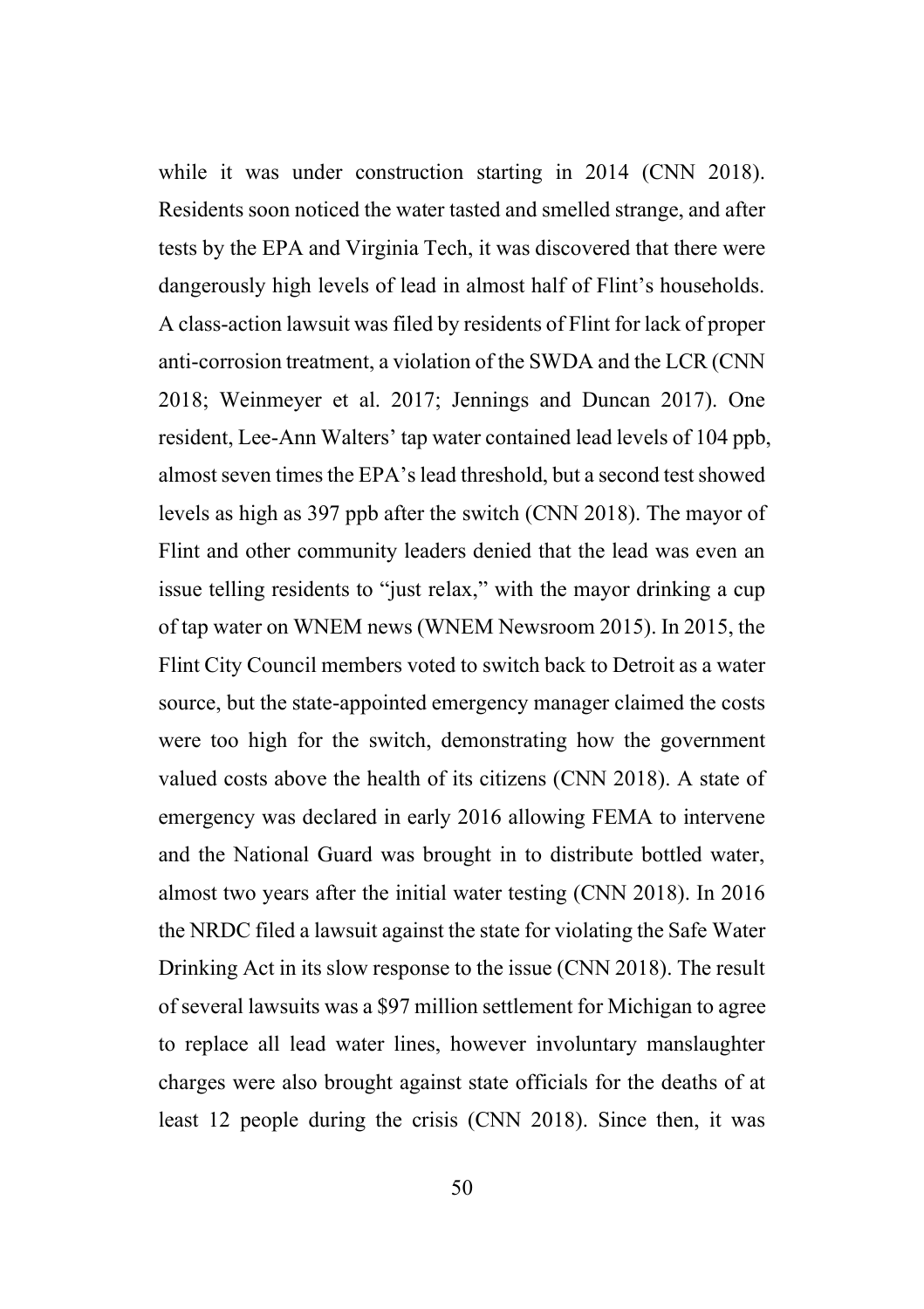deemed that the water supply was restored to normal and Flint recently ended the free bottled water program in 2018 (Chavez 2018).

However, there were much deeper implications behind this case including institutional, structural, and systemic racism against the predominantly black, and poor population of Flint, requiring an environmental justice lens (Egan 2017). Housing, employment, and education discrimination led to the dispersal of Flint's current population demographics, and gave way to an implicit bias against the residents' complaints by the state. Flint has a population of 98,918 - of which 54% is black - a 41.9% poverty rate, median household income of \$25,650 and median property value of \$30,000 (Data USA, Flint 2018).

This environmental justice lens can also be applied to the Newark case. Newark has a much larger population of 218,770 people and a poverty rate of 28.2% but a median household income of only \$31,100 (Data USA, Newark 2018). Additionally, Newark is 48.7% black and 34.4% Hispanic (Data USA, Newark 2018). Newark has high property values because of its proximity to New York City, however this creates a huge gap between those who work in the city and make more money, and the residents below the poverty line. These residents' concerns about the lead in their water were largely ignored in the beginning, much like those in Flint. It makes one wonder if the same lead levels were found in richer, white communities what the response would be.

One more important piece of legislation to consider for this case is New Jersey's Open Public Records Act, which the Natural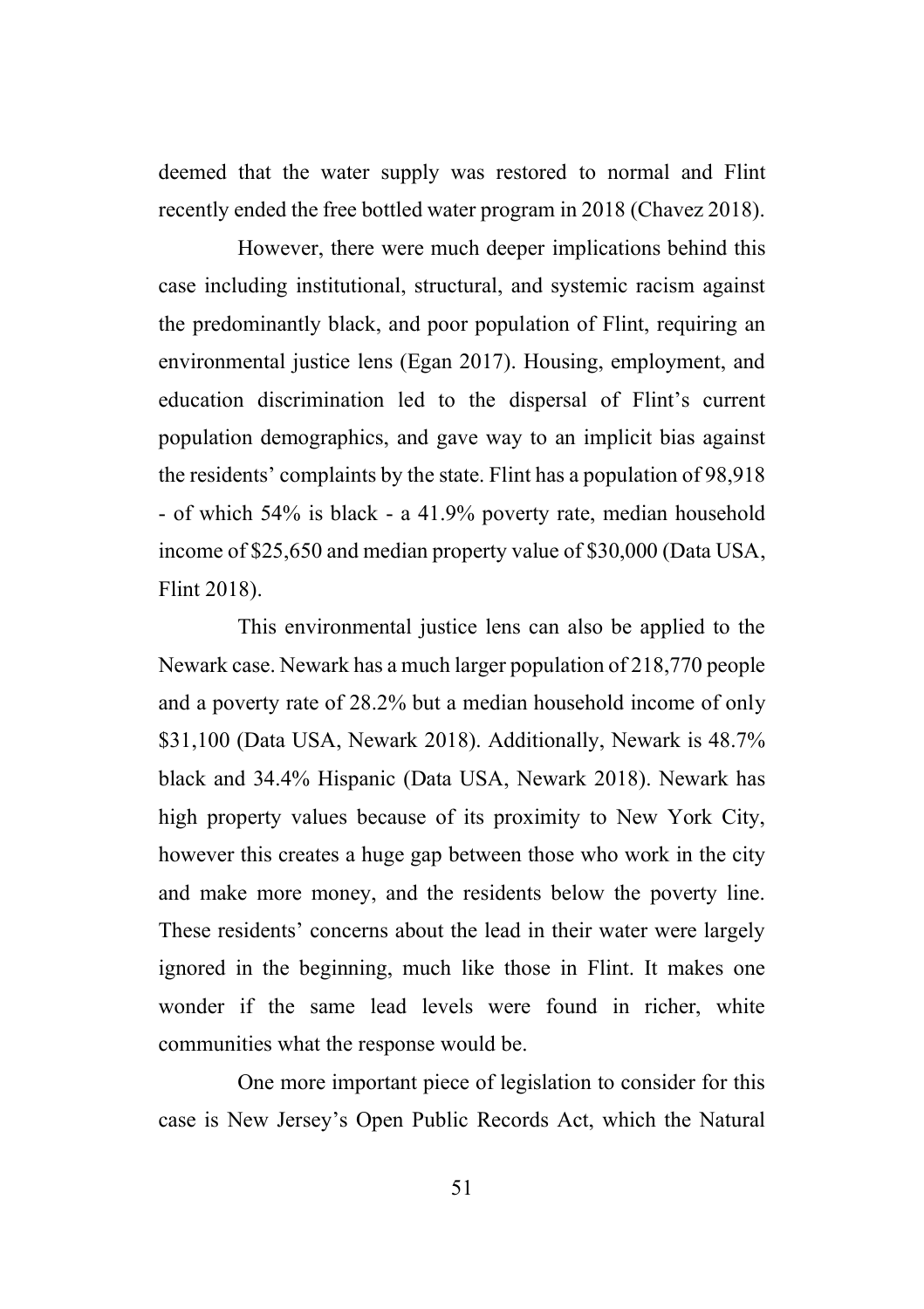Resources Defense Council claims the city also violated (Kelly and Nunez 2018). The act requires that all government records be available unless they violate a citizen's personal information such as hospital records, criminal investigation documents, victim's records, or court orders (NJ Open Public Records Act 2018). However, while the act states that agencies have a right to prohibit access to information regarding ongoing cases, they cannot do so before the investigation officially begins if information was already publicly accessible (NJ Open Public Records Act 2018). The City of Newark repeatedly denied there was a lead problem and denied citizens' public records requests of water sampling results for their homes (Kelly and Nunez, 2018).

#### **Stakeholders, Arguments, & Strategies**

The main stakeholders in this case are Newark City residents, city officials, the Natural Resources Defense Council, and the New Jersey Education Workers Caucus. Water testing in Newark is done by the city's Water and Sewage Department. The department is now required to test 100 samples every 6 months, but there are no regulations about testing every neighborhood (Imperiale and Wood 2018). Newark is predominately older homes and despite the threat they face having lead service lines, many households did not receive testing (Figure 1, Appendix A). It was reported in 2017 that Newark has some of the highest recorded lead levels for a large water system in the entire nation (Kelly and Nunez 2018). Newark has consistently reported the highest levels of childhood blood lead of any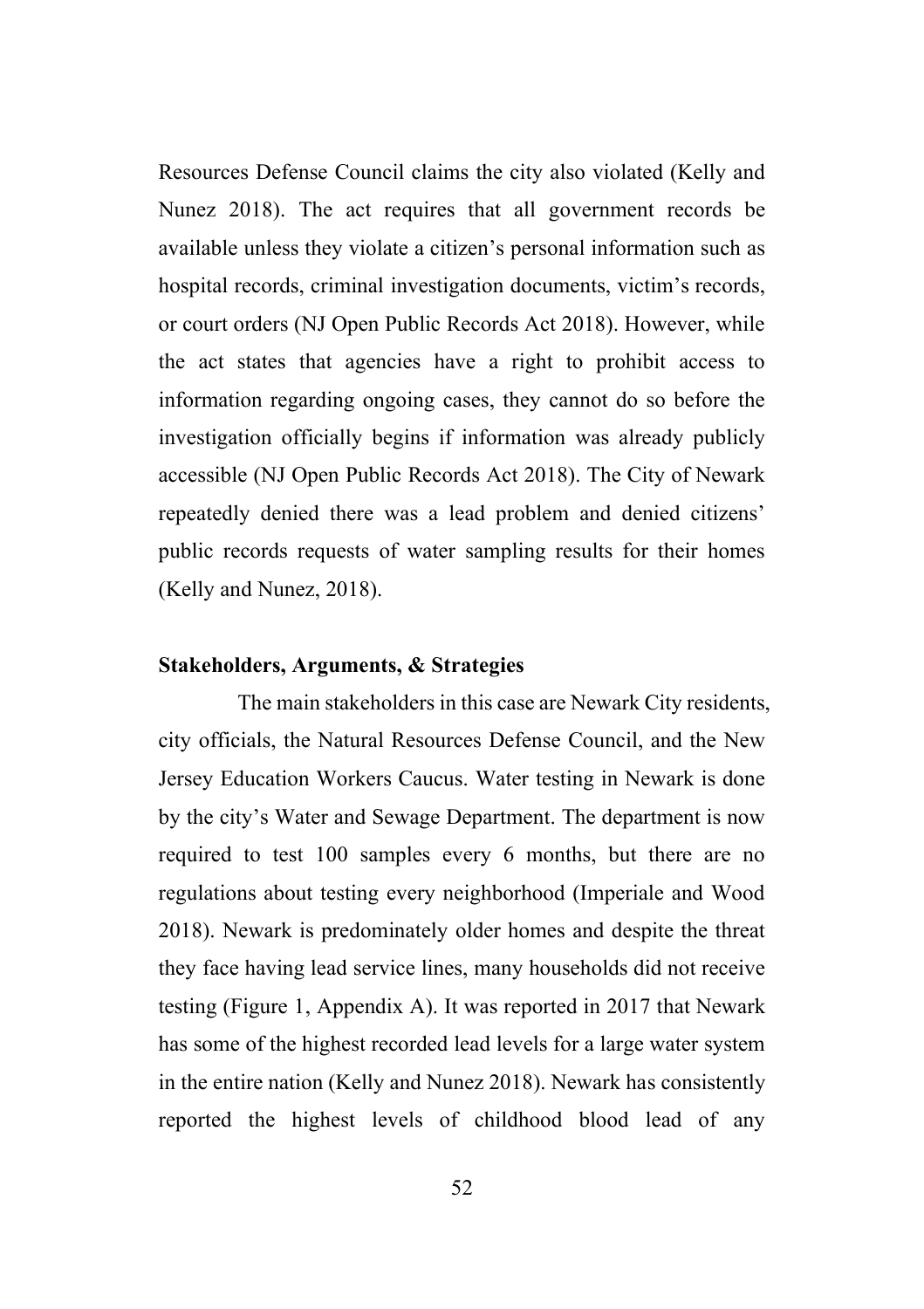municipality in the state, and 22,100 homes in Newark have known lead service lines, meaning those lines are more likely to leech lead into their water (Kelly and Nunez 2018; New Jersey Department of Health 2016). The federal threshold for lead levels in drinking water is 15 ppb, but 20% of homes in Newark exceed this limit with 10% reporting lead levels over 26 ppb (Kelly and Nunez 2018). A recent test in 2018 contained tap samples over 182 ppb – more than 12 times the federal action level – with 30 school water samples in Newark containing traces of lead (Kelly and Nunez 2018). The New Jersey Department of Environmental Protection issued two non-compliance notices to the City of Newark in July 2017 and January 2018, but despite pressure from the state, the city still did nothing to remedy the situation at the time (Kelly and Nunez 2018).

The health risks from lead contamination are extremely dangerous. For this to occur in a community composed of more than 83% people of color and 28.2% below the (already underestimated) national poverty line, the additional health burdens these faulty lines put on the community becomes an environmental justice issue. Lowincome communities of color disproportionately face negative health exposure compared to their wealthier, white counterparts (Kelly and Nunez 2018). "Access to safe drinking water is particularly important in low-income communities of color where residents often face multiple sources of exposure and stressors on their health from environmental burdens," said Sara Imperiale (2018), an NRDC Environmental Justice attorney during an interview. The EPA has since contributed \$75 million in funds to replace old lead service lines,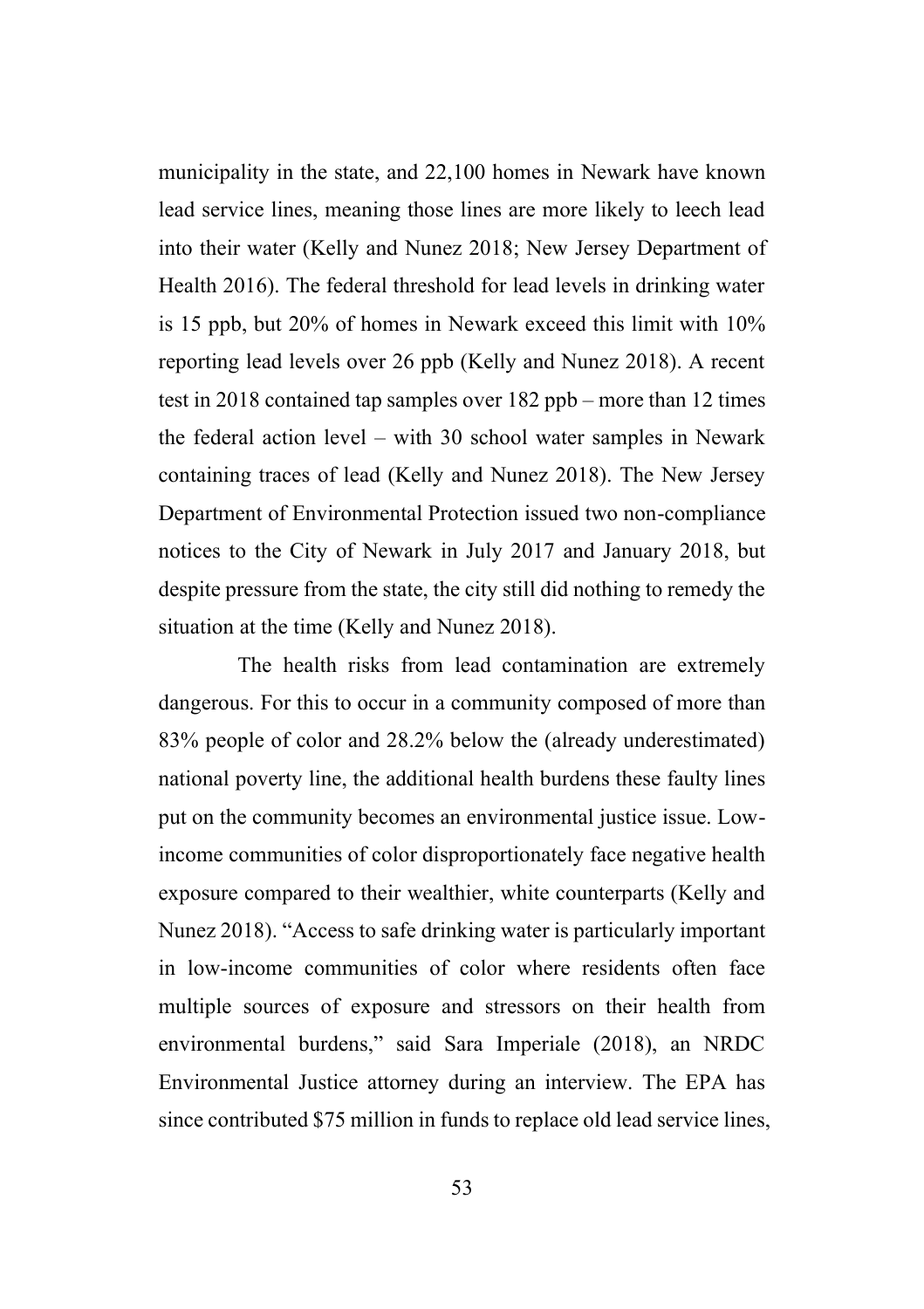with a maximum cost of \$1,000 to homeowners, however many people are not able to afford that (Carter 2018).

The position of Newark's residents relies heavily on statebased science as that is where all the data regulations regarding drinking water originates. Laws established during the environmental movement like the Clean Water Act of 1972 and the Safe Drinking Water Act of 1974 were put in place to protect people from public health concerns and took into consideration scientific evidence of problems through identification of harmful contaminants. Their position also reflects liberal pluralism – a collaborative approach to local government - in their attendance of city hall meetings to voice their concerns, and inclusion of other perspectives such as the NDRC to assist them in the legal battle (Carter 2018). A resident of Newark attended one of those meetings to learn how to use her lead water filter. "It made me feel like the city actually gave a crap, after them denying the whole thing all summer. It was so up in the air for a while but at least now we know what's going on" (Adams 2018).

When the Natural Resources Defense Council caught wind of the situation in Newark, they filed a lawsuit along with the New Jersey Education Workers Caucus against the city of Newark on June 26, 2018 for non-compliance with the Safe Drinking Water Act, the Lead and Copper Rule, and the Open Public Records Act (Anselm 2018). They sued the Newark city officials as well as the NJ Department of Environmental Protection for the slow responses to the issue and lack of mitigation strategies. Newark was supposed to be fixing the presented lead problem through anti-corrosive treatment,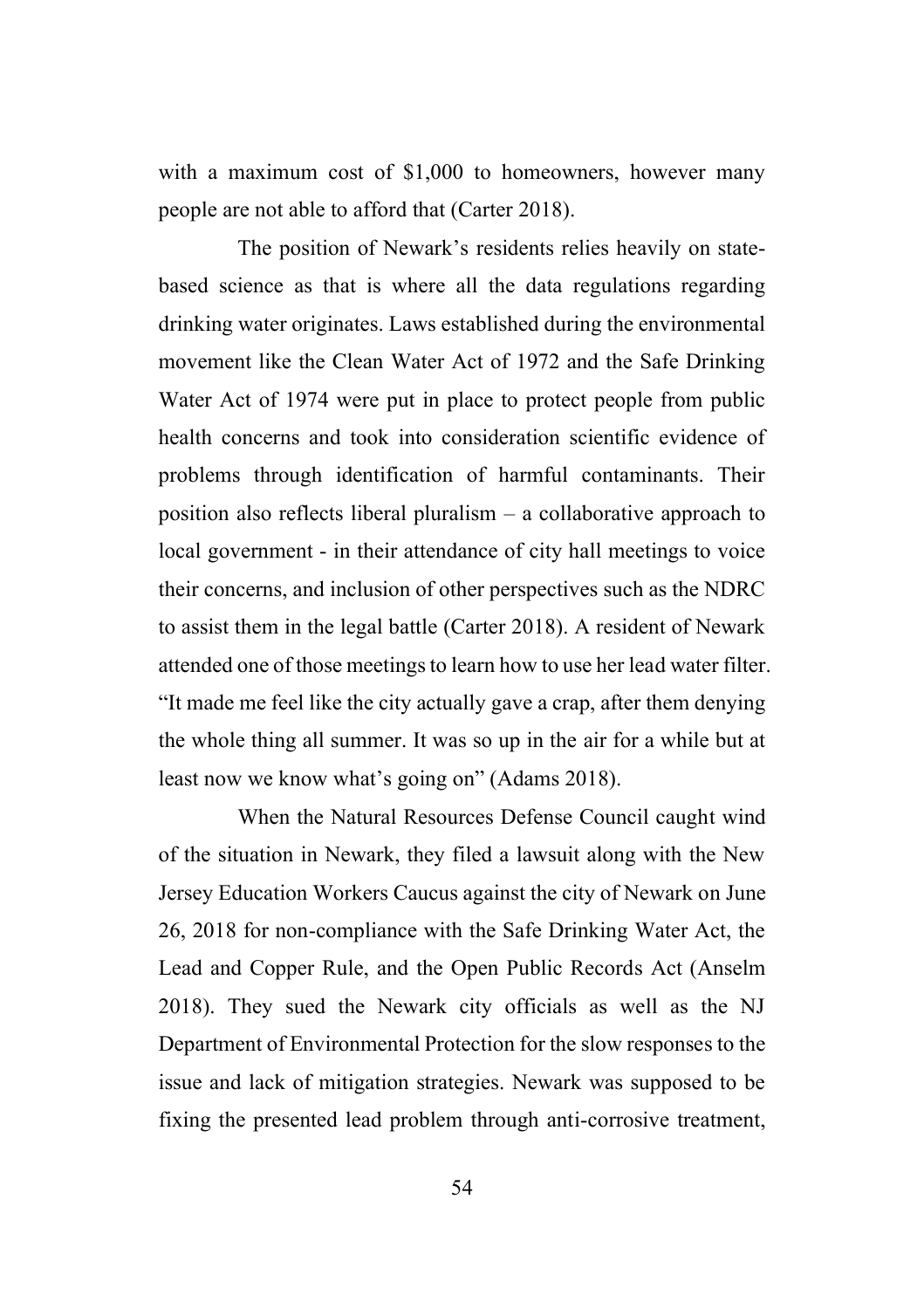distribution of water filters and alternative water sources to affected homes, replacing old lead pipelines, and notifying the public. The lawsuit itself has largely been used to bring the issue to light and further inform the public. The city's failure to implement these strategies and comply with federal requirements puts them at risk of losing this lawsuit and may face criminal charges or pay out a settlement, much like Flint in 2017 (CNN 2018). A powerful strategy employed by the NRDC was comparing it to Flint, Michigan (Newark City Communications 2018). The high-profile case caught national attention in 2014 and 2015 with videos and news stories featuring sick children, brown water in containers from local taps, and long lines for access to safe drinking water. This comparison is an effective tool because demographics in Newark and Flint are fairly similar, hosting a population of predominantly poorer people of color, and convincing residents to expect a similar lack of concern and action seen in Flint, in their own situation. This strategy is arguably the most impactful because it incites fear in the community and generates media buzz that brings attention to the issue and puts pressure on city officials.

The NRDC relies on state-based science as well, with their employment of over 600 scientists and lawyers throughout the organization working to provide means for communities to fight for their rights to clean air, water, and land. Their collaboration with community members and the interdisciplinary crossovers between science and law also reflects the philosophy of liberal pluralism. Both of these philosophies aim to benefit the residents, whether it be in the form of public health in state-based science or making sure their voice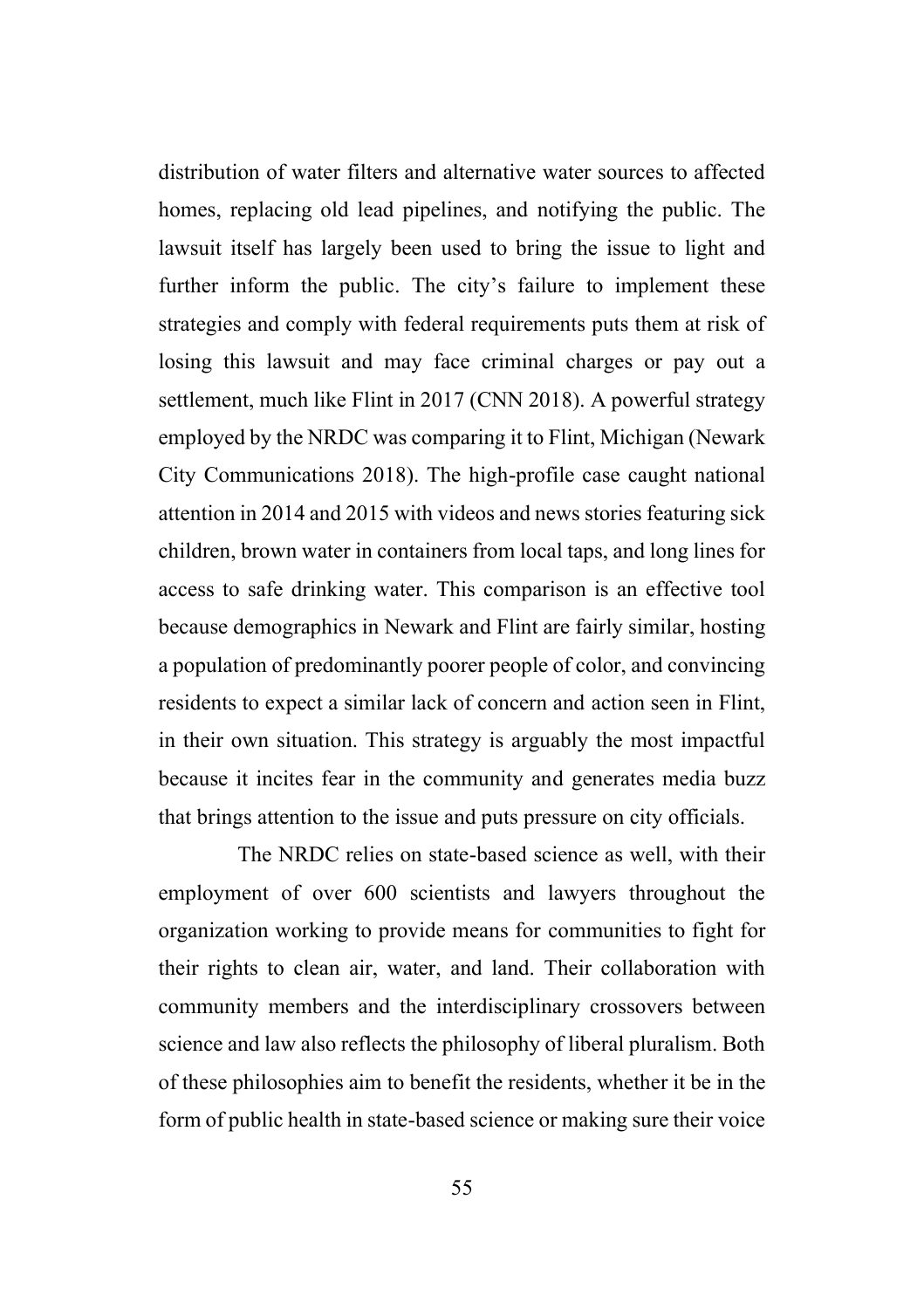is heard. Underprivileged communities face higher health risks due to environmental stressors. Their concerns are often overlooked as well, creating areas of our country that are experiencing severe environmental struggles with no means of fixing them. Liberal pluralism works to combat this disconnect between the people and their governments by promoting collaboration and offering spaces for community members to voice their concerns.

The initial strategy of the City of Newark, much like Flint, was to deny there was a problem with the drinking water. Andrea Adebowale, the city's director of Water and Sewer Utilities released a statement following the lawsuit on June  $26<sup>th</sup>$  claiming the accusations that Newark residents were suffering from dangerous levels of lead were "absolutely and outrageously false" (Newark City Communications 2018). The statement also specified that even though they owned the water mains, service lines that connect water supplies to homes were not under their jurisdiction, leaving the replacement responsibility to the homeowners (Newark City Communications 2018). They also claimed when the Watershed Conservation and Development Corporation – the water service responsible for water treatment of the city - went bankrupt, "very few documents were turned over to us […] NRDC requested reports that we simply do not have" (Newark City Communications 2018). When contacted, Andrea Adebowale's secretary declined to make a statement, only saying "we're doing everything we can about the situation" (Newark City Communications 2018).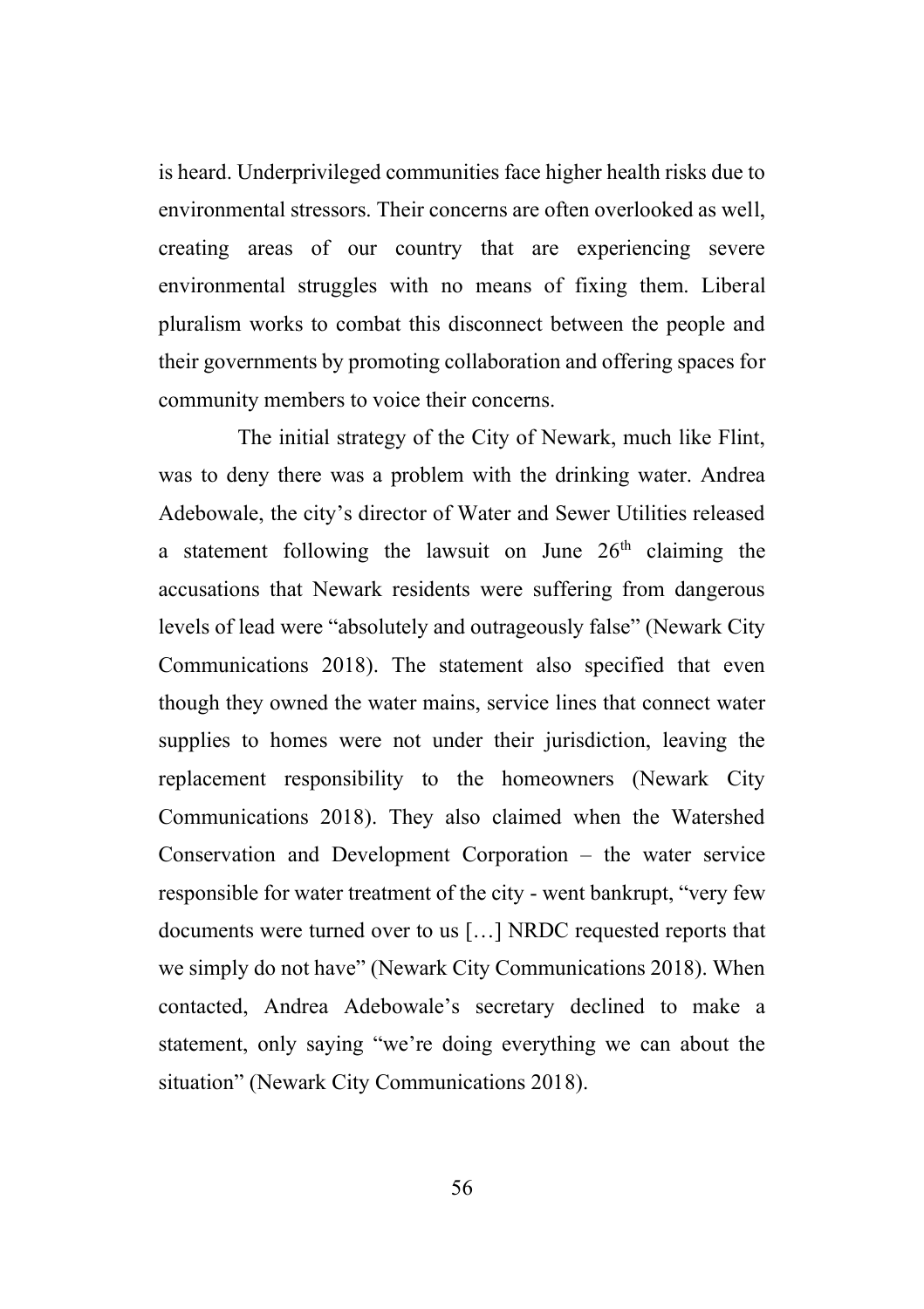In late October, a significant change in the case occurred. It was discovered by outside experts that lead was not leeching in through the service lines but that the city's water treatment plant had malfunctioned, and the anti-corrosive chemicals were no longer adhering to the pipes (Yi 2018). This revelation changed the course of Newark's mitigation strategies. At first, they were facing a \$60 million, 8-year process to replace all lead service lines in the city and assist homeowners with costs (Yi 2018). Now the city has to do damage control and insist that they were unaware of the true underlying issue. They began community outreach and education programs to show residents how to install lead filters for the 3- to 8 month period it would take the treatment plant to fully flush out the old water (Carter 2018). The city is also going door to door handing out lead filters to the most at-risk households and providing tools to determine if your house has lead service lines (Yi 2018). One resident of Newark City stated, "I was put at ease when [the mayor] said 'This is not Flint,'" (Carter 2018). The city's strategy previously relied heavily on state-based science when they insisted that the lead was coming from the service lines, not the main line and therefore did not violate the Safe Drinking Water Act or the Lead and Copper Rule. Their community outreach and city hall sessions show influences of liberal pluralism as well. With the new discovery, the City of Newark could be held liable for violating these statutes by not having sufficient upkeep of their water treatment plant.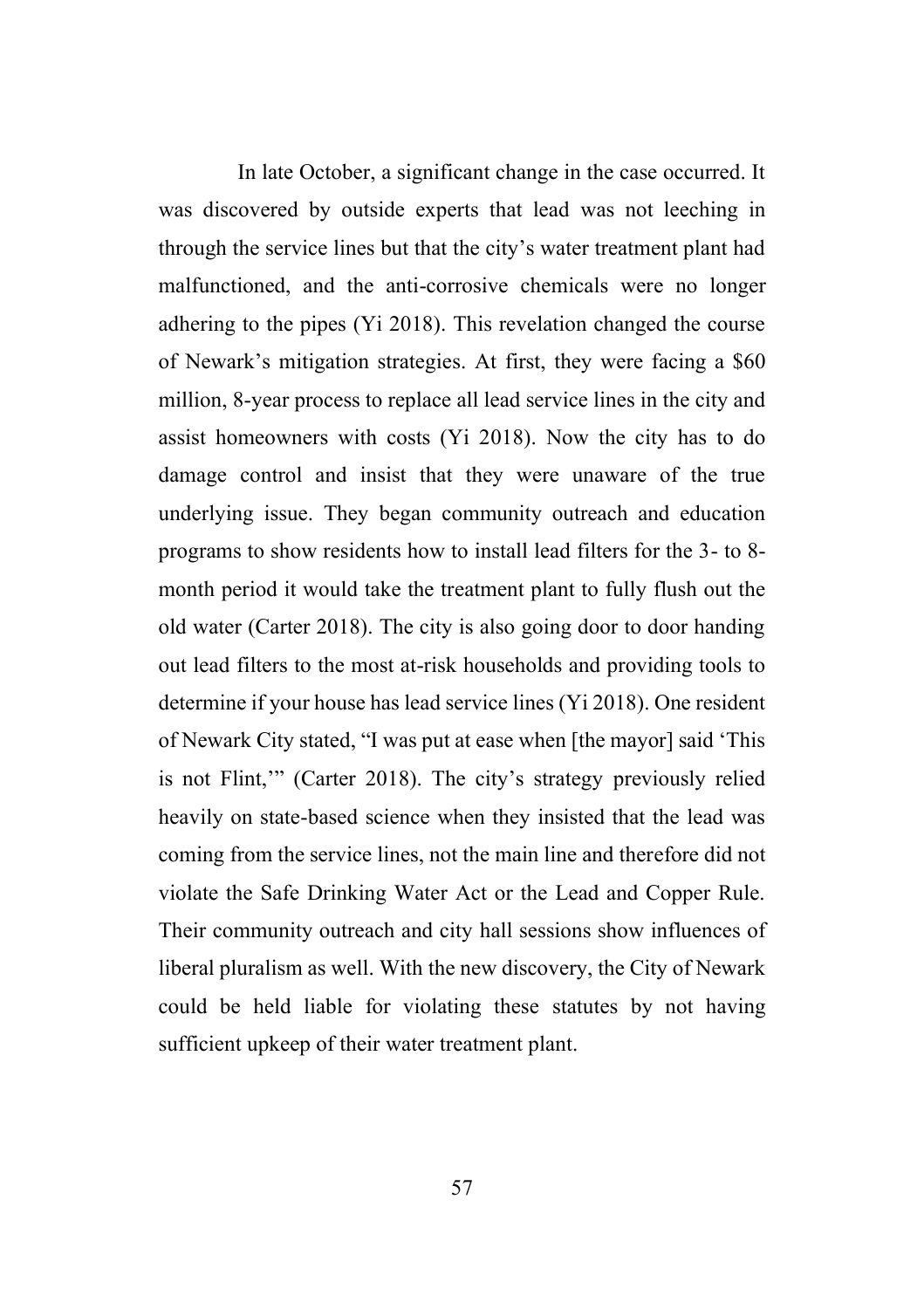#### **Conclusion**

This case raises many important points about responsibility of action, discriminatory influence, and the power of previous cases on current ones. As shown in the Newark case, the division of responsibility in the Clean Water and Safe Drinking Water Acts presents difficulties between state and local governments. Even after the DEP issued two non-compliance warnings to the City of Newark, they still did nothing to remedy the situation. This lack of enforcement creates a gap between the levels of government, creating significant problems when the localities are not complying with federal laws.

The discriminatory bias shown in both the Flint and Newark cases sheds light on a larger issue in the United States as a whole. Poorer, non-white communities are not treated as equally as their affluent counterparts. If either of these lead issues had occurred in a place like Saddle River, NJ which is 75% white with a poverty rate of 0.51%, their concerns probably would have been taken more seriously (Data USA 2018). However, because the victims in the parts of Newark with the oldest pipes and more degraded infrastructure were predominantly black or Hispanic, an implicit bias may have been applied to the mitigation strategies. The city's lack of urgency, as well as flat out denying there was a lead problem in Newark demonstrates a bias that was also seen in Flint. This nation's institutional and historical racism through housing, employment, and educational discrimination achieved a pseudo-segregation that resulted in certain groups of people disproportionately bearing environmental burdens, and not being heard when the issue reaches crisis-level. Luckily for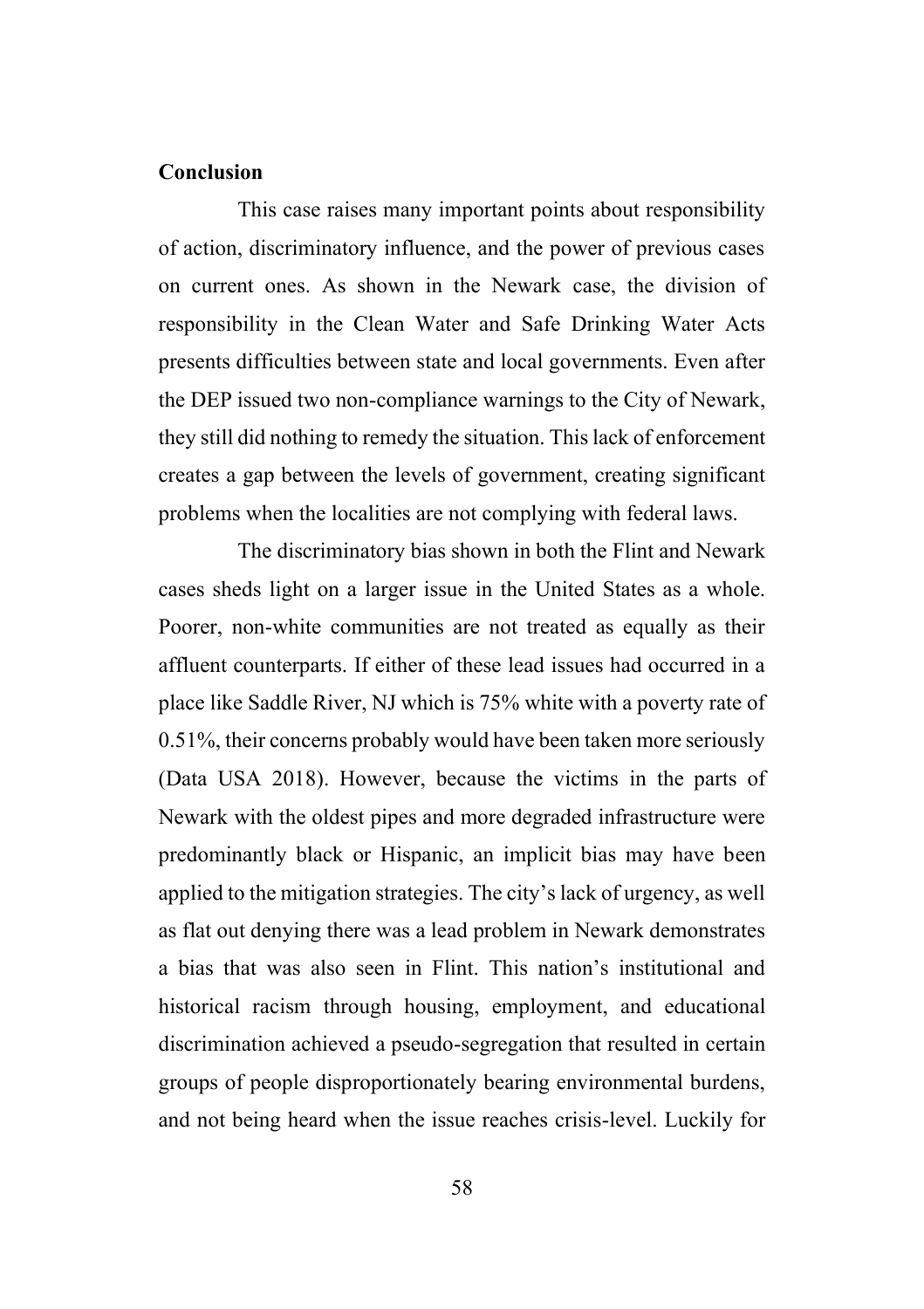Newark, once the city realized its mistake in diagnosing the source of the lead, it worked to help those in need.

Their lack of initiative in the beginning of the investigation when 20% of homes were testing above the federal action level suggests that the city did not know about the treatment plant problems. Their failure to act despite warnings weakens the power of the State as well as the Clean Water Act, SDWA, and Lead and Copper Rule. It would have been significantly more expensive to replace all existing lead service lines in Newark than to fix the treatment plant and would have put the cost burden on individual homeowners in the area (Yi 2018). The City of Newark should be held accountable for not complying with the two notices issued by the DEP, whether they were aware of the treatment plant problem or not. Lead is different from many other contaminants because no level is safe to humans. Especially since the city has a history of reporting the highest childhood blood lead levels in the nation, they should have taken the warnings more seriously instead of denying there was even a problem. If they had started proper investigations earlier on, they could have prevented thousands of residents from probable lead exposure.

Finally, the comparison of the Flint, MI case to Newark's shows the power of previous public health disasters and their impacts on current issues. Once the real problem was identified, Newark worked much faster than the City of Flint to provide safe drinking water to their citizens and other solutions to the lead problem. Flint took almost four years to reach a point of being able to drink water from taps again, while Newark took a little over a year once the old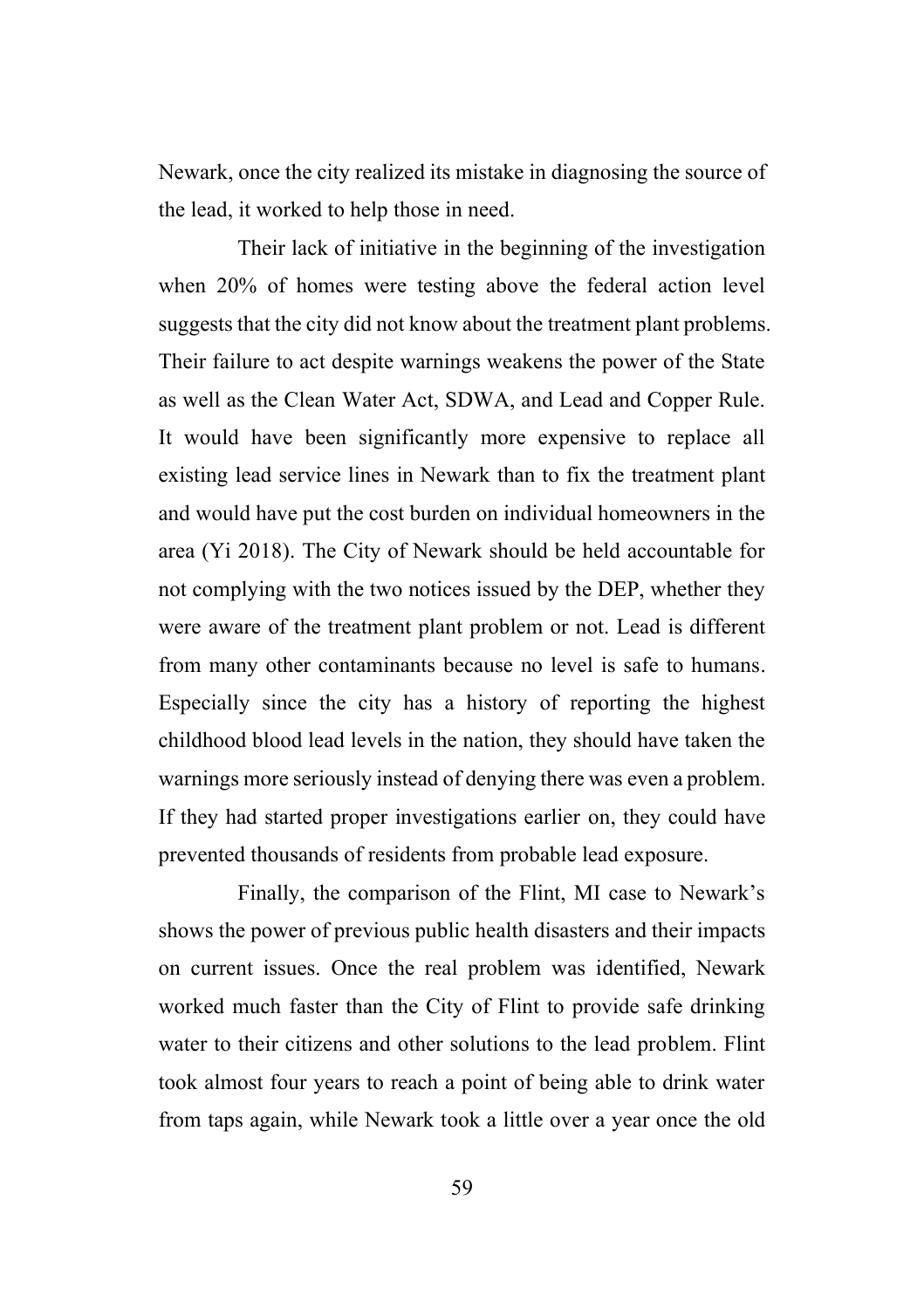water was flushed out. The City of Newark knew this issue could blow up as much as Flint did and acted quickly to reassure citizens and the media that they are doing everything they can to remedy the situation. The jury is still out (literally) on whether the City of Newark will be held legally responsible for the lead problem in Newark, but it is likely they will be, once factors of non-compliance and institutional discrimination are considered.

### **Appendix A: Figures**



*Figure 1*. *Map created by the Natural Resources Defense Council tracking Newark City water testing (Imperiale and Woods 2018).*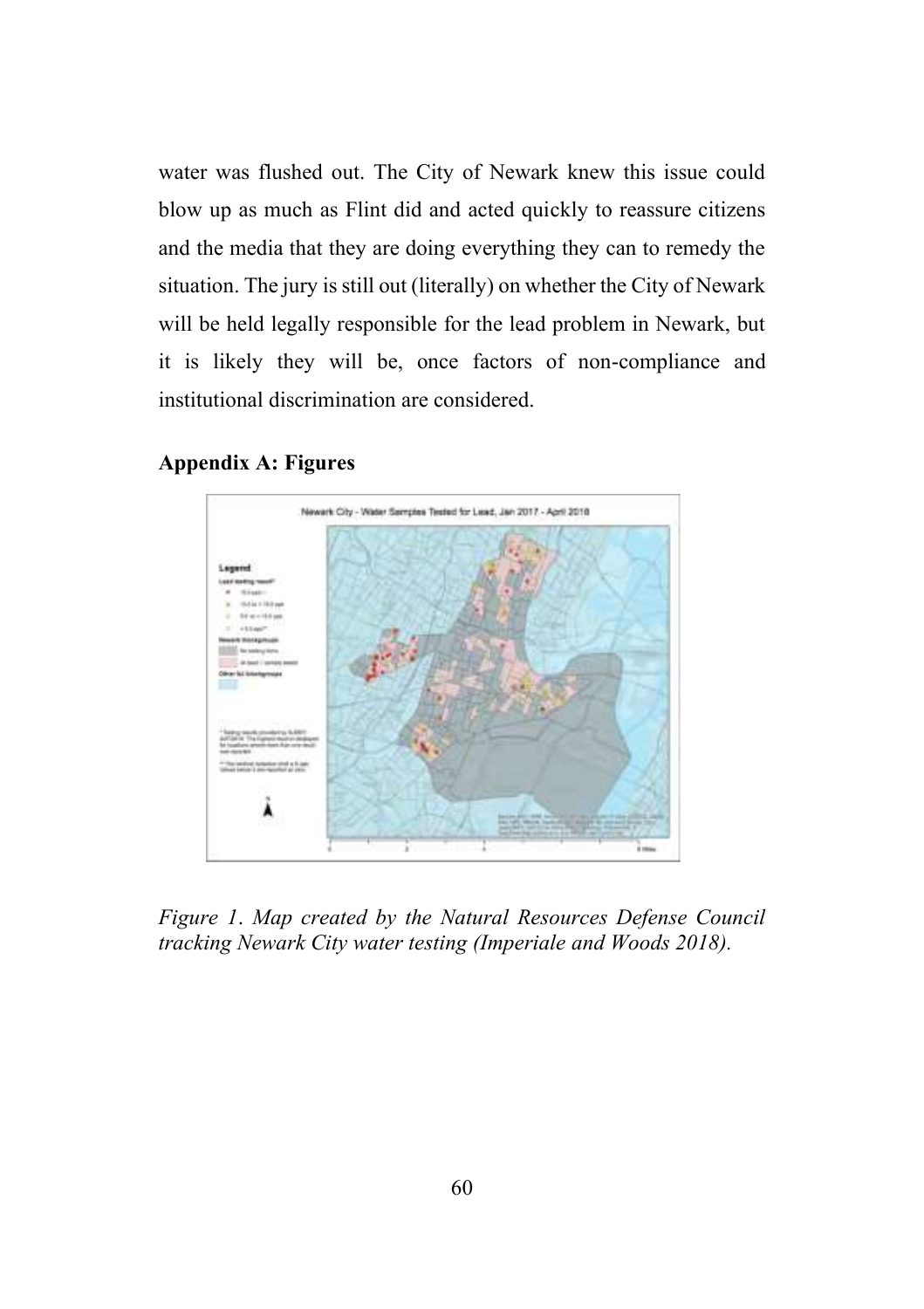### **References**

Adams, Michelle. 2018. Personal Interview.

- Anslem, Bryan. 2018. "Newark Drinking Water Crisis: What's at Stake." *Natural Resources Defense Council*. Retrieved May 2019. [https://www.nrdc.org/newark-drinking-water](https://www.nrdc.org/newark-drinking-water-crisis?nrdcpreviewlink=wMQMFszDeHvXde8tbPbLtYA4ztwFCHVYnSakqbTaNTQ)[crisis?nrdcpreviewlink=wMQMFszDeHvXde8tbPbLtYA4z](https://www.nrdc.org/newark-drinking-water-crisis?nrdcpreviewlink=wMQMFszDeHvXde8tbPbLtYA4ztwFCHVYnSakqbTaNTQ) [twFCHVYnSakqbTaNTQ](https://www.nrdc.org/newark-drinking-water-crisis?nrdcpreviewlink=wMQMFszDeHvXde8tbPbLtYA4ztwFCHVYnSakqbTaNTQ)
- Anslem, Bryan. 2018. "NRDC and NEW Caucus Take Newark to Court over Dangerous Lead Levels." *NDRC.com*. Retrieved May 2019. [https://www.newarknj.gov/news/statement-by](https://www.newarknj.gov/news/statement-by-andrea-adebowale-newark-director-of-water-and-sewer-utilities)[andrea-adebowale-newark-director-of-water-and-sewer](https://www.newarknj.gov/news/statement-by-andrea-adebowale-newark-director-of-water-and-sewer-utilities)[utilities](https://www.newarknj.gov/news/statement-by-andrea-adebowale-newark-director-of-water-and-sewer-utilities)
- Carter, Barry. 2018. "'How Much of This Have I Consumed?' Residents Forced to Install Lead Filters to Drink." *NJ.com.* Retrieved May 2019. https://www.nj.com/essex/index.ssf/2018/11/residents\_use water filters for lead and hope for.html
- Chavez, Nicole. 2018. "Michigan Will End Flint's Free Water Bottle Program." *CNN*. Retrieved May 2019. [https://www.cnn.com/2018/04/07/us/flint-michigan-water](https://www.cnn.com/2018/04/07/us/flint-michigan-water-bottle-program-ends/index.html)[bottle-program-ends/index.html](https://www.cnn.com/2018/04/07/us/flint-michigan-water-bottle-program-ends/index.html)
- Clean Water Act. 2018. *Environmental Protection Agency*. Retrieved May 2019. [https://www.epa.gov/compliance/clean-water-act-cwa](https://www.epa.gov/compliance/clean-water-act-cwa-compliance-monitoring)[compliance-monitoring](https://www.epa.gov/compliance/clean-water-act-cwa-compliance-monitoring)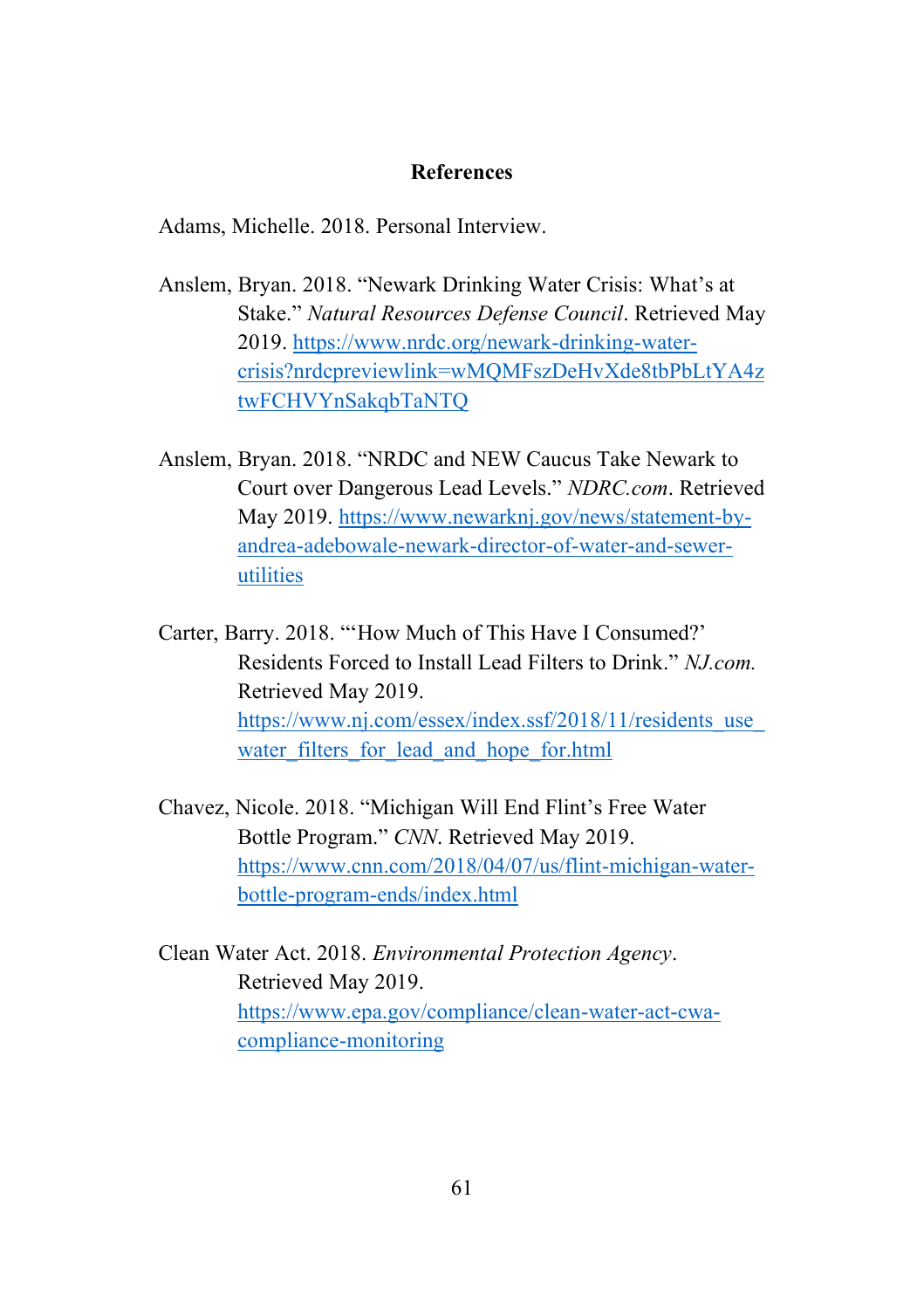- CNN Library. 2018. "Flint Water Crisis Fast Facts." Retrieved May 2019. [https://www.cnn.com/2016/03/04/us/flint-water](https://www.cnn.com/2016/03/04/us/flint-water-crisis-fast-facts/index.html)[crisis-fast-facts/index.html](https://www.cnn.com/2016/03/04/us/flint-water-crisis-fast-facts/index.html)
- Data USA. 2018. Flint, MI. Retrieved May 2019. <https://datausa.io/profile/geo/flint-mi/>
- Data USA. 2018. Newark, NJ. Retrieved May 2019. <https://datausa.io/profile/geo/newark-nj/>
- Egan, Paul. 2017. "Civil Rights Panel: Flint Water Crisis Linked to Systemic Racism." *Detroit Free Press*. Retrieved May 2019. [https://www.freep.com/story/news/local/michigan/flint](https://www.freep.com/story/news/local/michigan/flint-water-crisis/2017/02/17/civil-rights-flint-water-racism/98035564/)[water-crisis/2017/02/17/civil-rights-flint-water](https://www.freep.com/story/news/local/michigan/flint-water-crisis/2017/02/17/civil-rights-flint-water-racism/98035564/)[racism/98035564/](https://www.freep.com/story/news/local/michigan/flint-water-crisis/2017/02/17/civil-rights-flint-water-racism/98035564/)

Environmental Protection Agency, Office of Water. 2017. "Water System Partnerships: State Programs and Policies Supporting Cooperative Approaches for Drinking Water Systems. Retrieved May 2019. [https://www.epa.gov/sites/production/files/2017-](https://www.epa.gov/sites/production/files/2017-08/documents/water_system_partnerships_guide_0.pdf) [08/documents/water\\_system\\_partnerships\\_guide\\_0.pdf](https://www.epa.gov/sites/production/files/2017-08/documents/water_system_partnerships_guide_0.pdf)

Environmental Protection Agency. 2018. "Information about Public Water Systems." Retrieved May 2019. [https://www.epa.gov/dwreginfo/information-about-public](https://www.epa.gov/dwreginfo/information-about-public-water-systems)[water-systems](https://www.epa.gov/dwreginfo/information-about-public-water-systems)

Environmental Works. 2018. "History of the Clean Air Act." Retrieved May 2019. [https://www.environmentalworks.com/history-of-the-clean](https://www.environmentalworks.com/history-of-the-clean-water-act/)[water-act/](https://www.environmentalworks.com/history-of-the-clean-water-act/)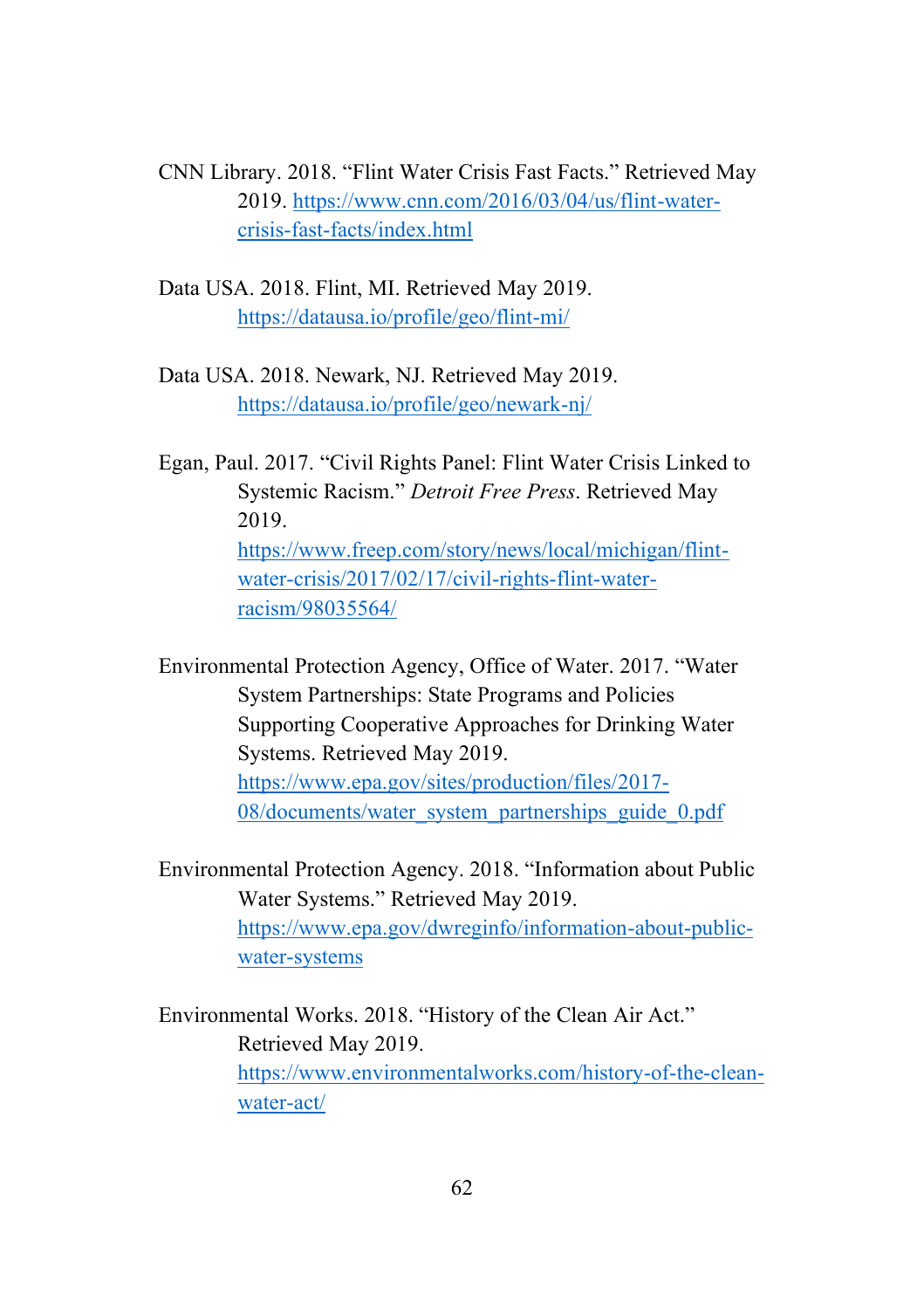Imperiale, Sara and Claire Woods. 2018. "Locations of High Lead Levels in Newark's Water Identified." *Natural Resources Defense Council*. Retrieved May 2019. [https://www.nrdc.org/experts/sara-imperiale/locations](https://www.nrdc.org/experts/sara-imperiale/locations-high-lead-levels-newarks-water-identified)[high-lead-levels-newarks-water-identified](https://www.nrdc.org/experts/sara-imperiale/locations-high-lead-levels-newarks-water-identified)

- Jennings, Bruce and Leslie L. Duncan. 2018. "Water Safety and Lead Regulation: Physician's Community Health Responsibilities." *AMA Journal of Ethics*, 19(10):1027- 1035.
- Kelly, Margie and Fabiola Nunez. 2018. "Newark, State Officials Sued over High Lead Levels in Drinking Water." *National Resources Defense Council*. Retrieved May 2019. <https://www.nrdc.org/media/2018/180625-0>
- Natural Resources Defense Council. (2018). Retrieved May 2019. <https://www.nrdc.org/leadership>
- Newark City Communications. 2018. "Newark Delivers Clean Water and Rebuts False Claims of Lead in Drinking Water." *Newarknj.gov.* Retrieved May 2019. [https://www.newarknj.gov/news/statement-by-andrea](https://www.newarknj.gov/news/statement-by-andrea-adebowale-newark-director-of-water-and-sewer-utilities)[adebowale-newark-director-of-water-and-sewer-utilities](https://www.newarknj.gov/news/statement-by-andrea-adebowale-newark-director-of-water-and-sewer-utilities)
- NJ Department of Health. 2016. "Childhood Lead Exposure in New Jersey: Annual Report." Retrieved May 2019. [https://www.state.nj.us/health/childhoodlead/documents/re](https://www.state.nj.us/health/childhoodlead/documents/reports/childhoodlead2016.pdf) [ports/childhoodlead2016.pdf](https://www.state.nj.us/health/childhoodlead/documents/reports/childhoodlead2016.pdf)
- NJ Government Records Council. 2011. "A Citizen's Guide to the Open Public Records Act." Retrieved May 2019. [https://www.nj.gov/grc/public/docs/Citizen%27s%20Guide](https://www.nj.gov/grc/public/docs/Citizen%27s%20Guide%20to%20OPRA%20(July%202011).pdf) [%20to%20OPRA%20\(July%202011\).pdf](https://www.nj.gov/grc/public/docs/Citizen%27s%20Guide%20to%20OPRA%20(July%202011).pdf)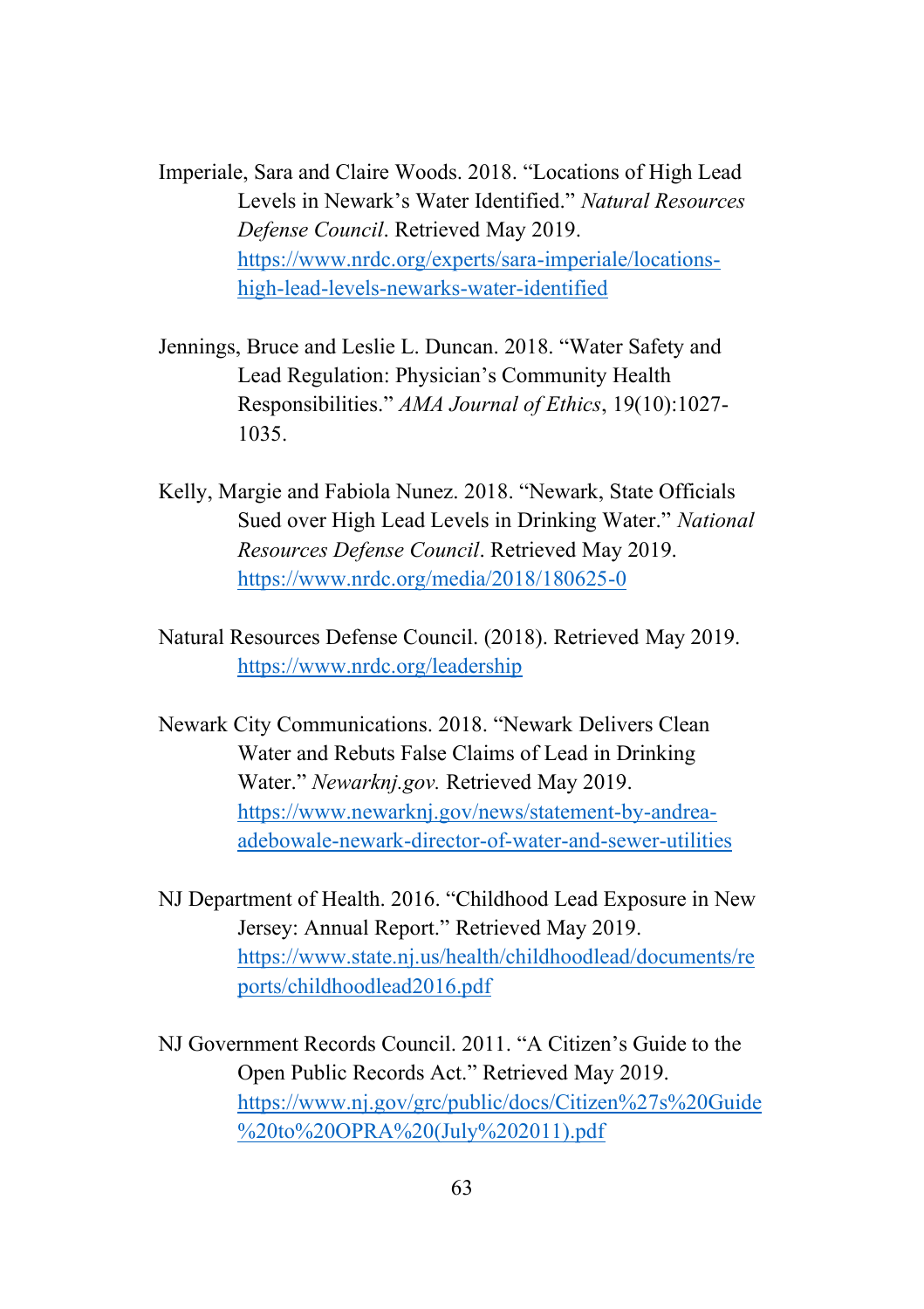Open Public Records Act. 2018. "New Jersey Government Records Council." Retrieved May 2019. <https://www.state.nj.us/grc/act.html>

PBS. 2002. "Troubled Waters." Retrieved May 2019. <http://www.pbs.org/now/science/cleanwater.html>

Weinmeyer, Richard, Norling, Annalise, Kawarski, Margaret, and Estelle Higgins. 2017. "The Safe Drinking Water Act of 1974 and Its Role in Providing Access to Safe Drinking Water in the United States." *AMA Journal of Ethics*, 19(10):1018-1026.

WNEM Newsroom. 2015. "Flint's Mayor Drinks Water from Tap to Prove it's Safe." Retrieved May 2019. [https://www.wnem.com/news/flint-s-mayor-drinks-water](https://www.wnem.com/news/flint-s-mayor-drinks-water-from-tap-to-prove-it/article_bad3b738-63f5-56d3-bcb7-52b40d591b20.html)[from-tap-to-prove-it/article\\_bad3b738-63f5-56d3-bcb7-](https://www.wnem.com/news/flint-s-mayor-drinks-water-from-tap-to-prove-it/article_bad3b738-63f5-56d3-bcb7-52b40d591b20.html) [52b40d591b20.html](https://www.wnem.com/news/flint-s-mayor-drinks-water-from-tap-to-prove-it/article_bad3b738-63f5-56d3-bcb7-52b40d591b20.html)

Yi, Karen. 2018. "Getting Lead Out of Newark's Tap Water? That'll Take \$60M, and 8 Years." *NewJersey.com*. Retrieved May 2019. [https://www.nj.com/essex/index.ssf/2018/06/60m\\_to\\_remo](https://www.nj.com/essex/index.ssf/2018/06/60m_to_remove_lead_from_newarks_water.html) [ve\\_lead\\_from\\_newarks\\_water.html](https://www.nj.com/essex/index.ssf/2018/06/60m_to_remove_lead_from_newarks_water.html)

Yi, Karen. 2018. "Newark Said it Was Fixing the Lead in its Water. Now There's a Problem with the Treatment." *Nj.com*. Retrieved May 2019. [https://www.nj.com/essex/index.ssf/2018/10/city\\_to\\_distrib](https://www.nj.com/essex/index.ssf/2018/10/city_to_distribute_water_filters_after_water_treat.html) [ute\\_water\\_filters\\_after\\_water\\_treat.html](https://www.nj.com/essex/index.ssf/2018/10/city_to_distribute_water_filters_after_water_treat.html)

Yi, Karen. 2018. "All Eyes Are on Newark as Mayor Insists He Didn't Hide Lead Problem from Residents." *NJ.com*.